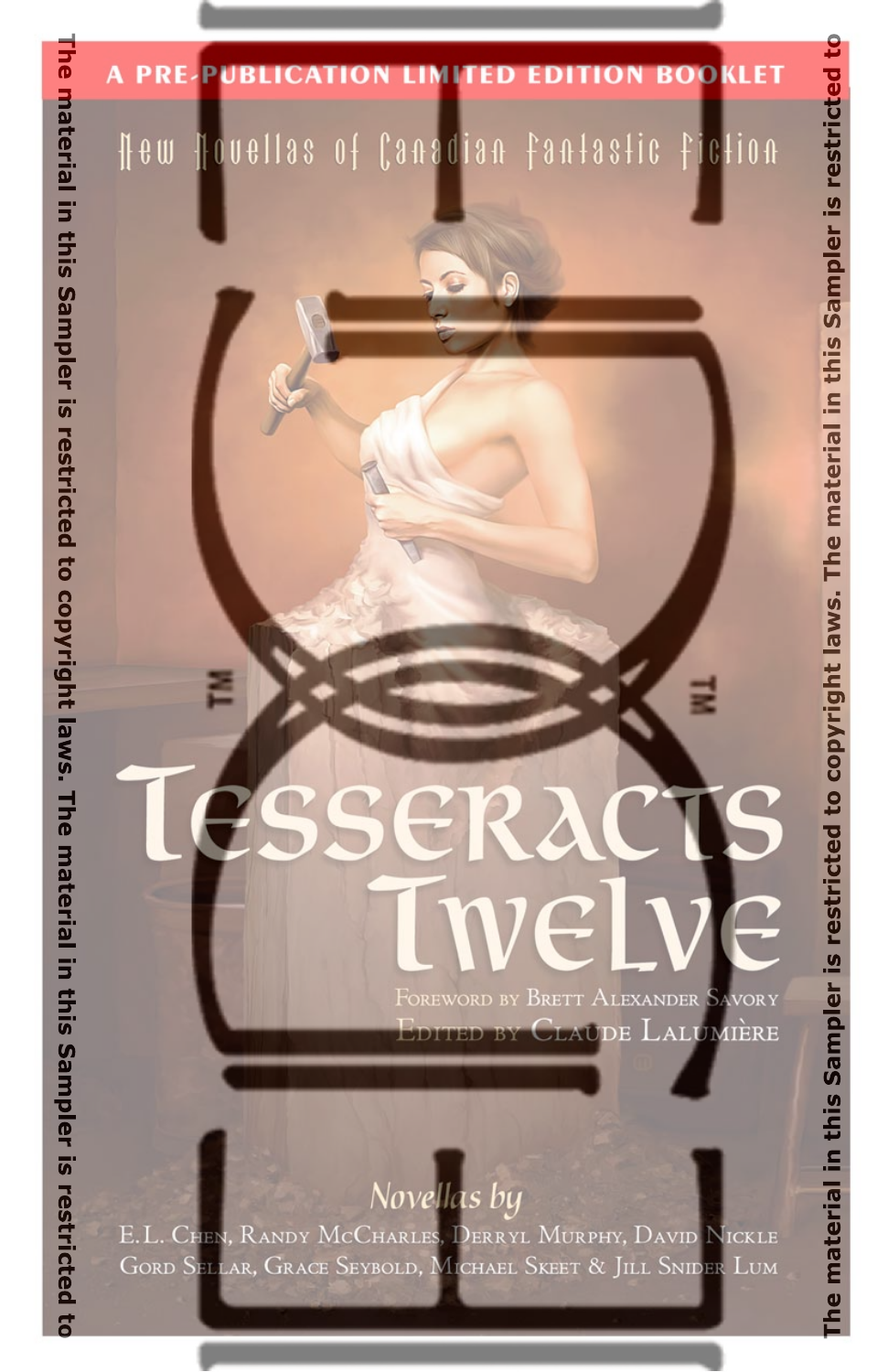### [Tesseracts Twelve](http://www.edgewebsite.com/books/tess12/t12-catalog.html)

**Tesseracts Twelve** is unlike any other volume in this critically acclaimed series showcasing the best in Canadian speculative fiction. For the first time in its distinguished history, Tesseracts focuses on novellas, the form believed by many to be the best expression of fantastic and speculative storytelling.

In **Tesseracts Twelve**, the series' most ambitious volume to date, celebrated writer, anthologist, and critic Claude Lalumière has gathered seven brand-new novellas from some of Canada's finest writers of fantastic fiction.

Follow these daring, imaginative, and entertaining writers into new worlds of wonder, with an outlook that is both Canadian and global.

Cavemen and woolly mammoths invade Yukon! Mythological creatures cause havoc in ancient feudal Japan! Women with power over love and death stalk the streets of Montreal! A modern Scheherazade seeks to understand love in a Toronto suffused with magic and fable! A small town in Alberta is rife with pagan rituals! Superheroes tackle Korean politics, maniacal supervillains, and corporate downsizing! As the world faces environmental collapse, reality-TV adventurers battle giant beasts from the ocean depths!

### **Praise for previous SF anthologies edited by Claude Lalumière**

"With **Island Dreams: Montreal Writers of the Fantastic**, editor Claude Lalumière has assembled one of the best original anthologies of the year." - *Asimov's*

"Upon closing the covers of **Open Space: New Canadian Fantastic Fiction**, the reader will feel amply rewarded, not only by the individual stories but by the sense that the future of fantastical literature in North America is in good hands." - *Science Fiction Weekly*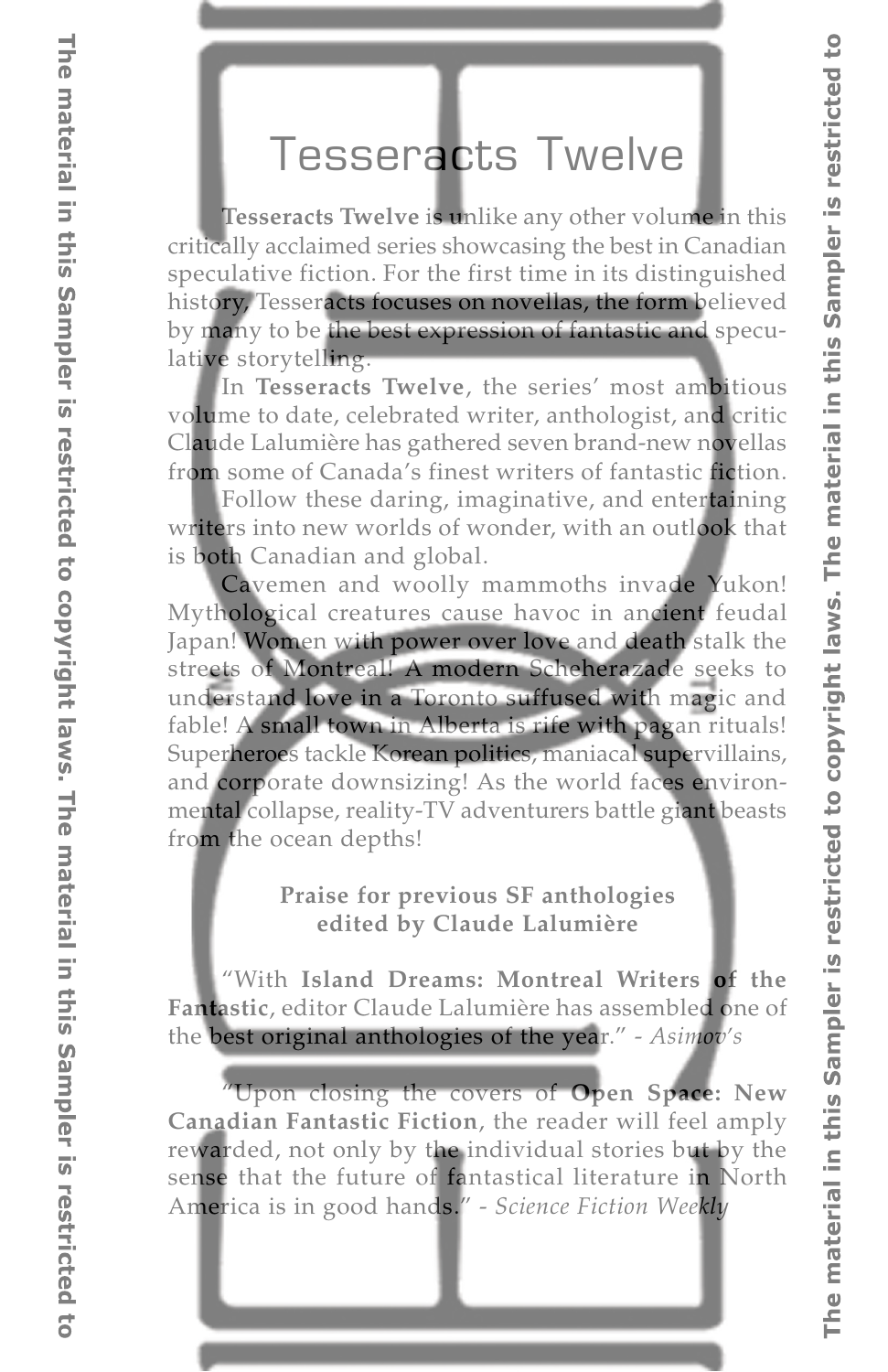### **Other Books In This Series**

#### **[Tesseracts 1](http://www.edgewebsite.com/books/tess1/t1-catalog.html)**

edited by Judith Merril

### **[Tesseracts 2](http://www.edgewebsite.com/books/tess2/t2-catalog.html)**

edited by Phyllis Gotlieb & Douglas Barbour

### **[Tesseracts 3](http://www.edgewebsite.com/books/tess3/t3-catalog.html)**

edited by Candas Jane Dorsey & Gerry Truscott

#### **[Tesseracts 4](http://www.edgewebsite.com/books/tess4/t4-catalog.html)**

edited by Lorna Toolis & Michael Skeet

#### **[Tesseracts 5](http://www.edgewebsite.com/books/tess5/t5-catalog.html)**

edited by Robert Runté & Yves Maynard

### **[Tesseracts 6](http://www.edgewebsite.com/books/tess6/t6-catalog.html)**

edited by Robert J. Sawyer & Carolyn Clink

### **[Tesseracts 7](http://www.edgewebsite.com/books/tess7/t7-catalog.html)**

edited by Paula Johanson & Jean-Louis Trudel

#### **[Tesseracts 8](http://www.edgewebsite.com/books/tess8/t8-catalog.html)**

edited by John Clute & Candas Jane Dorsey

#### **[Tesseracts Nine](http://www.edgewebsite.com/books/tess9/t9-catalog.html)**

edited by Nalo Hopkinson and Geoff Ryman

### **[Tesseracts Ten](http://www.edgewebsite.com/books/tess10/t10-catalog.html)**

edited by Robert Charles Wilson and Edo van Belkom

#### **[Tesseracts Eleven](http://www.edgewebsite.com/books/tess11/t11-catalog.html)**

edited by Cory Doctorow and Holly Phillips

### **[TesseractsQ](http://www.edgewebsite.com/books/tess-q/tq-catalog.html)**

edited by Élisabeth Vonarburg & Jane Brierley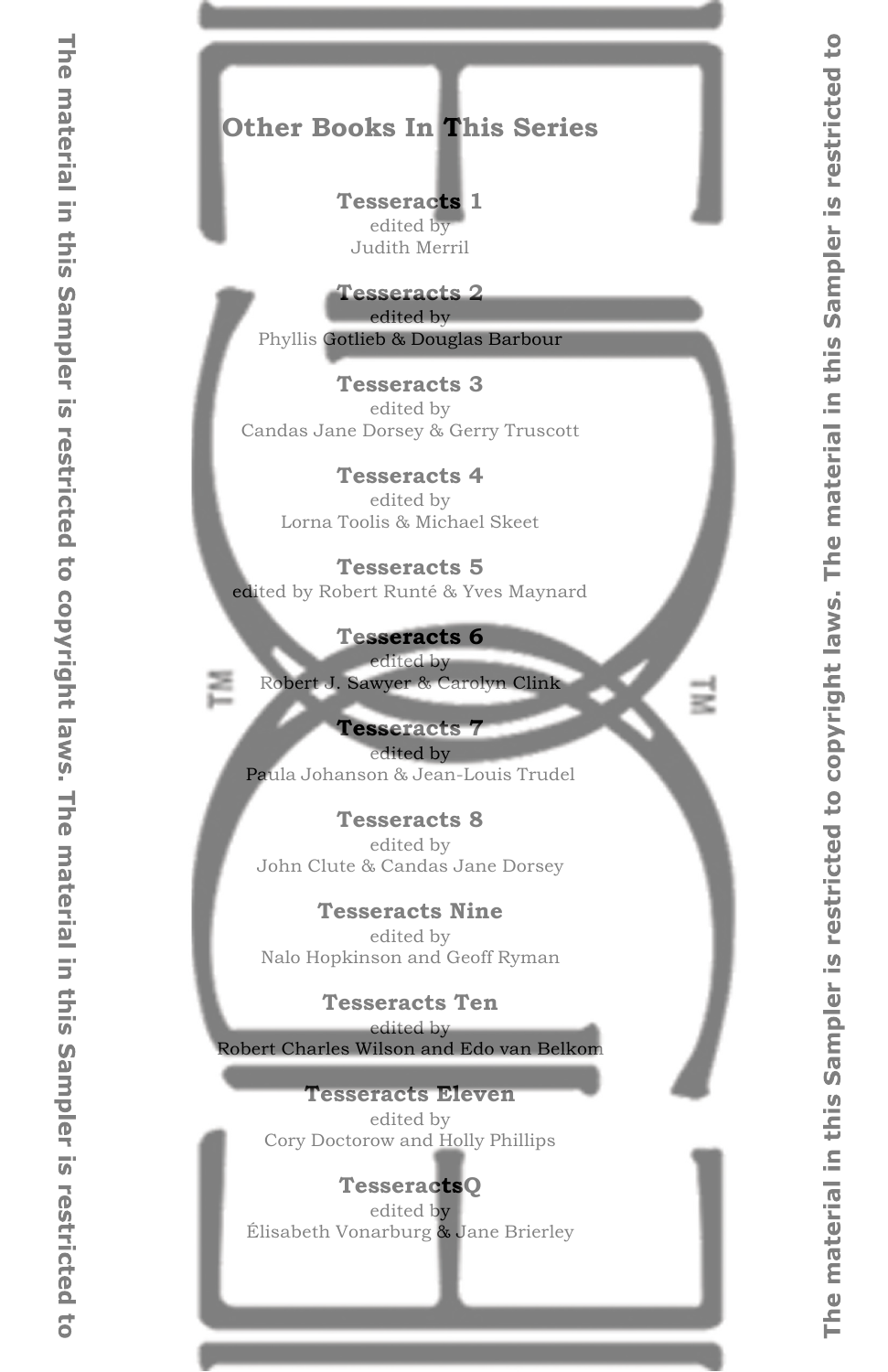**FREE Sneak preview of Tesseracts Twelve**

# TESSERACTS **Iwelve** FOREWORD BY BRETT ALEXANDER SAVORY EDITED BY CLAUDE LALUMERE

Novellas by

E.L. CHEN, RANDY MCCHARLES, DERRYL MURPHY, DAVID NICKLE GORD SELLAR, GRACE SEYBOLD, MICHAEL SKEET & JILL SNIDER LUM

**Available from EDGE, September 2008**

**[www.edgewebsite.com](http://www.edgewebsite.com/books/tess12/t12-catalog.html)**



EDGE SCIENCE FICTION AND FANTASY PUBLISHING AN IMPRINT OF HADES PUBLICATIONS, INC.

CALGARY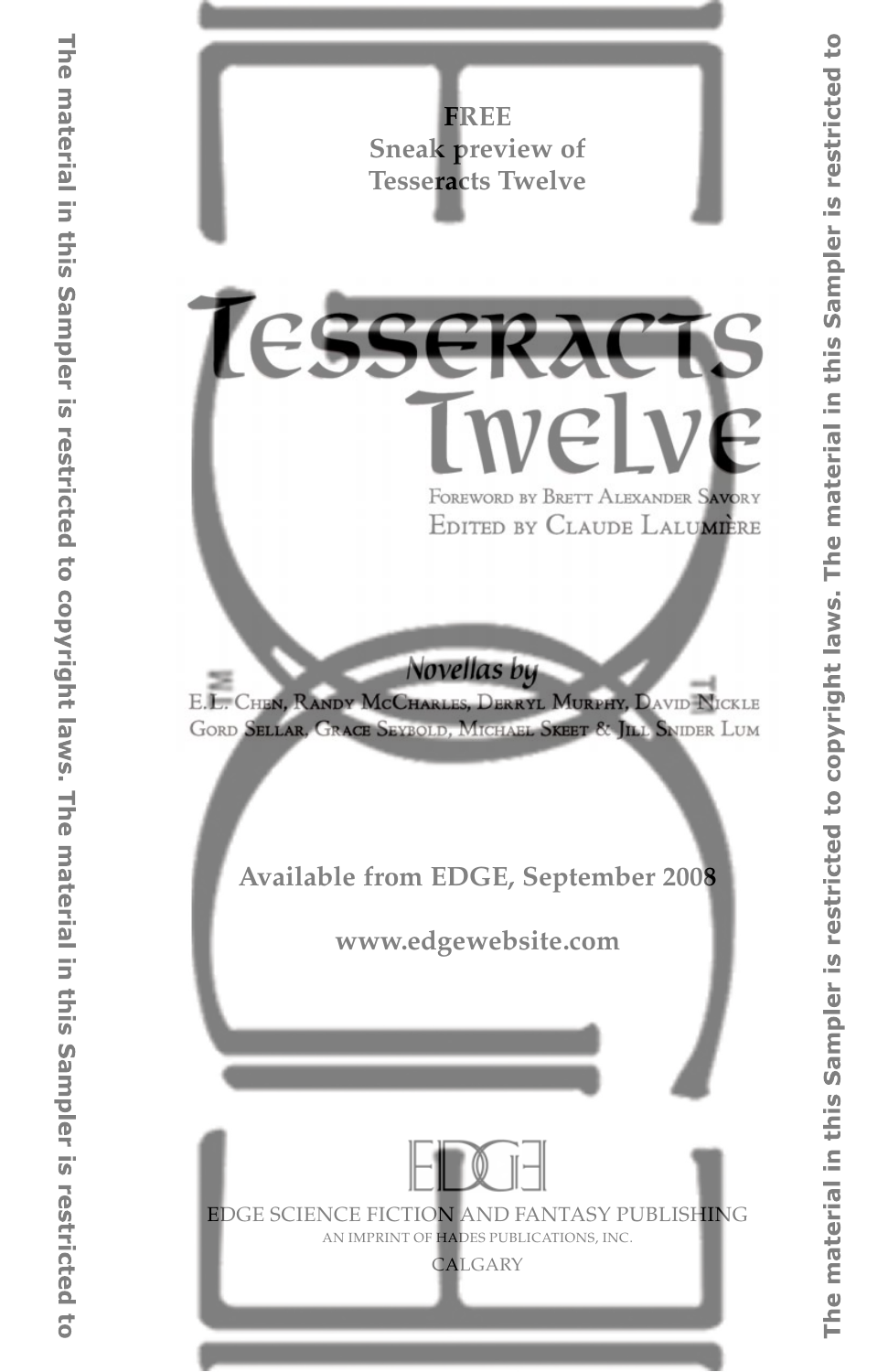#### Tesseracts Twelve Copyright © 2008

#### All individual contributions copyright by their respective authors

This is a work of fiction. Names, characters, places, and incidents are the products of the author's imagination or are used fictitiously and are not to be construed as real. Any resemblance to actual events, locales, organizations, or persons, living or dead, is entirely coincidental.

### FIVH

Edge Science Fiction and Fantasy Publishing An Imprint of Hades Publications Inc. P.O. Box 1714, Calgary, Alberta, T2P 2L7, Canada

> In house editing by Richard Janzen Interior design by Brian Hades Cover illustration by Michael Oswald ISBN-13: 978-1-894063-15-9

All rights reserved. No part of this book may be reproduced, scanned, or distributed in any printed or electronic form without written permission. Please do not participate in or encourage piracy of copyrighted materials in violation of the author's rights. Purchase only authorized editions.

> Printed in Canada www.edgewebsite.com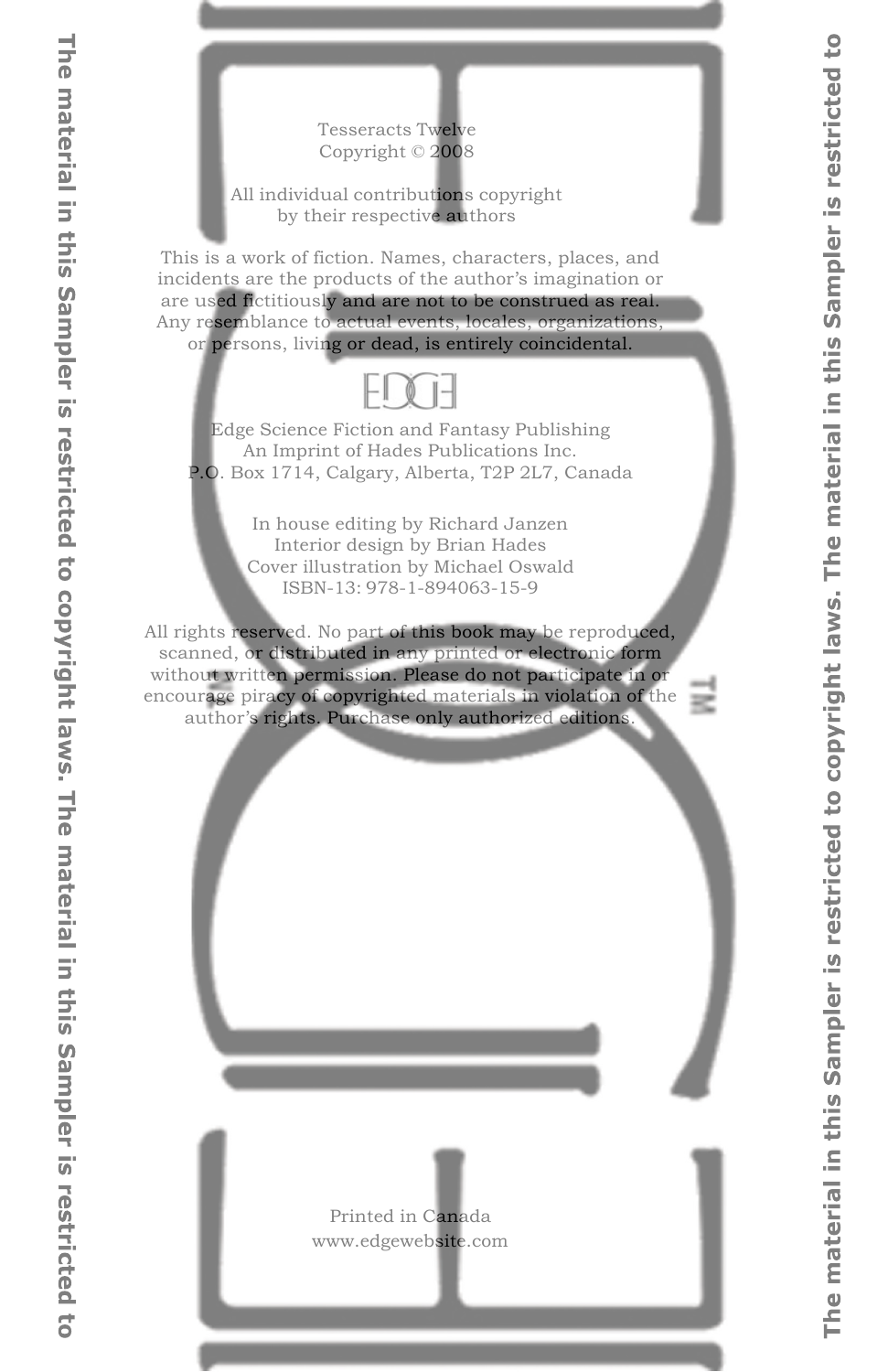# **Contents**

| Beneath the Skin  Michael Skeet & Jill Snider Lum        |
|----------------------------------------------------------|
|                                                          |
| The Story of the Woman and Her Dog  E.L. Chen            |
| Ringing the Changes in Okotoks, Alberta  Randy McCharles |
| Wonjjang and the Madman of Pyongyang  Gord Sellar        |
|                                                          |
|                                                          |
| Biographies                                              |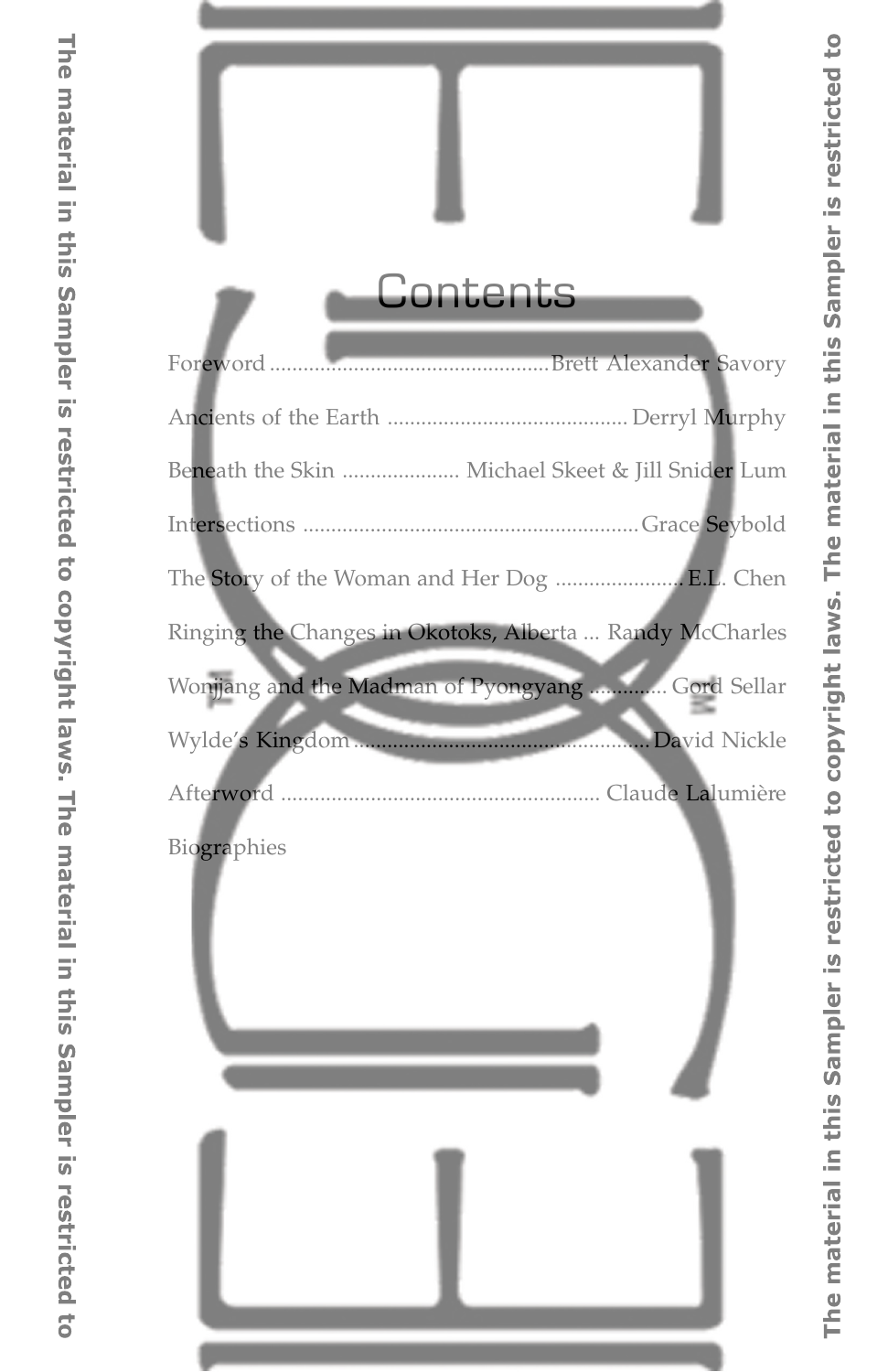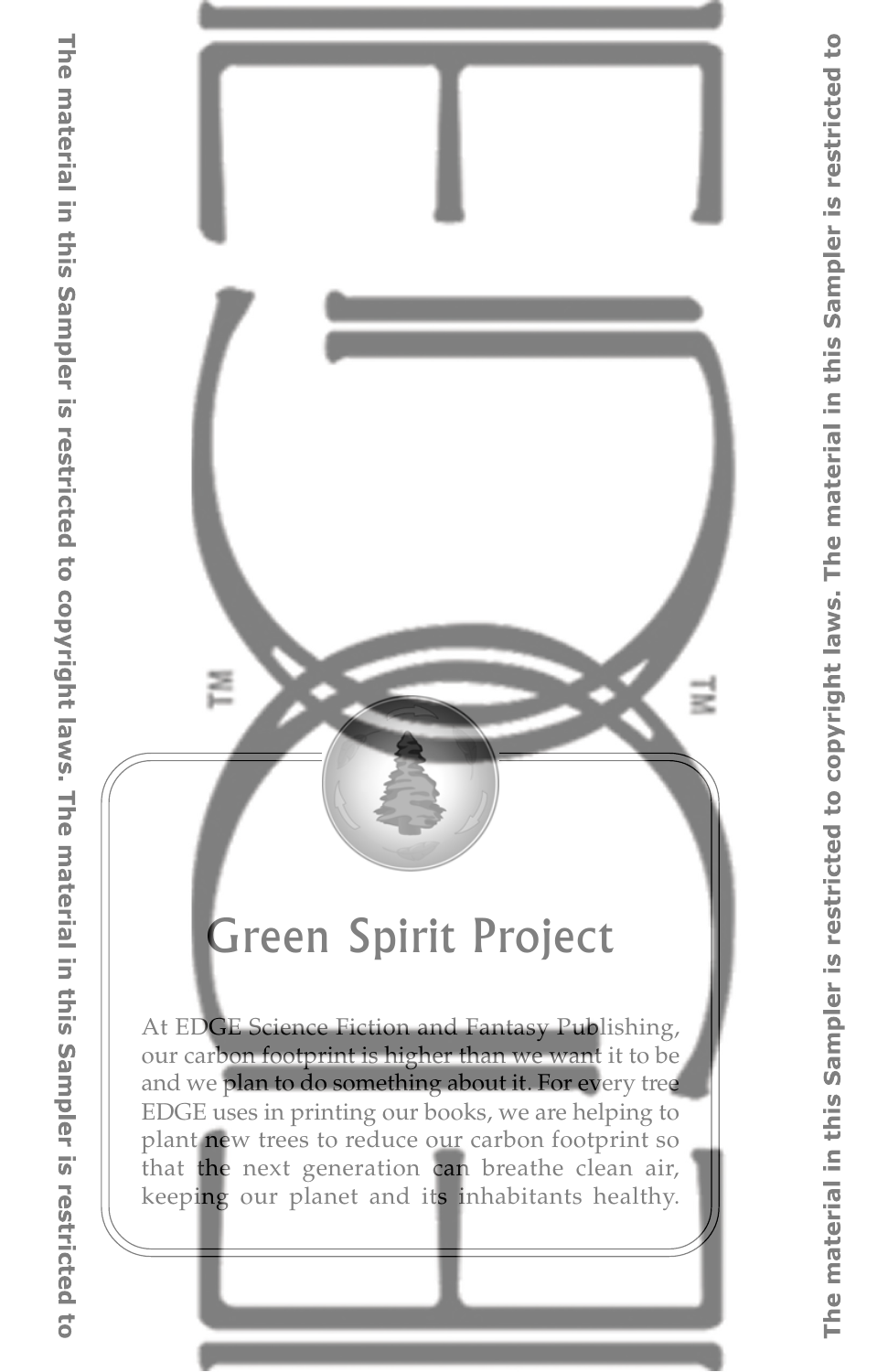### Foreword

I'm a writer, so I have a lot of friends who read. I'm also a Canadian, so I have a lot of friends who are Canadian. In these many Canadian readers'/writers' homes, the series of anthologies that each of them has at least one of is *Tesseracts*. It is the only currently running series of spec-fic anthologies that focuses entirely on Canadian writers. And, for that, we should be thankful. We all know that there should be more. But the publishing business hangs on to the idea that anthologies don't sell particularly well which sucks for those of us who love short stories.

I've been publishing short fiction at my webzine, *ChiZine: Treatments of Light and Shade in Words*, since 1997, and I was lucky to secure a sponsorship deal that enabled me to just buy the stories and concentrate on the editorial side of things. Most webzines — and print zines, for that matter — aren't so lucky. Unlike anthology editors, I don't need to worry about "the bottom line." So long as I can show that people are coming to the site, my sponsors are happy. Subscriber bases for print zine editors and "numbers of copies" sold for anthology editors are less nebulous markers that make it incredibly difficult for editors to convince publishers to take a chance on short stories. Novels are potentially the big money-makers, and novels are fine, but the short story gets short shrift, so we lovers of the form have to embrace it wherever it thrives.

And it thrives in the *Tesseracts* series.

I won't go into the star-studded cast of past volumes' editors because, if you're reading this, you probably already know all the names. And, excuse my French, but adding Claude Lalumière to that list is a great fucking idea.

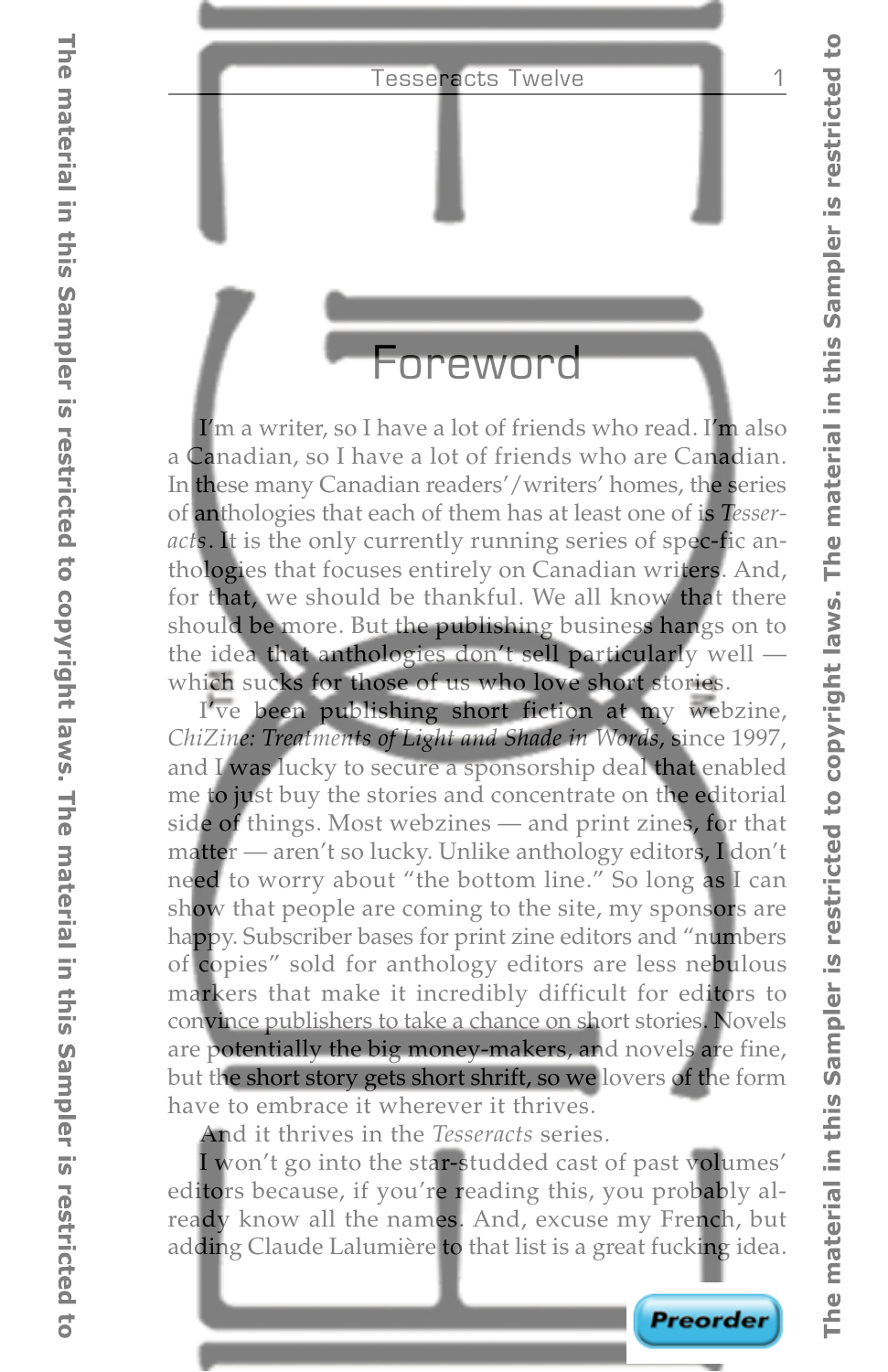When Claude asked me to do the foreword to this year's volume, I was taken aback. I mean, *Tesseracts* is science fiction, isn't it? Or, okay, maybe it's SF and fantasy, and here's me with my dark, weird, surreal, disturbing back catalogue of dare-I-say-it *horror* short stories and novels. So, despite being incredibly honoured and flattered to have been asked, I was also a bit confused. But then I thought about it and realized that the genre lines in the series aren't nearly so clear cut — and I knew they would be even less so in Claude's hands. If anyone was going to buy fiction that blurred those lines, it would be Claude.

Okay, so Claude and *Tesseracts* are helping keep the battle-fatigued arena of short fiction alive for one more year. Wonderful. I couldn't be happier. But then I find out Claude's going one step further — he's going to put together an anthology of *novellas*. If there's one kind of fiction that's even harder to market than short-story anthologies, it's novellas. Publishers reading this right now are crossing themselves and shuddering violently just seeing the word in print. A dirtier word I do not think they know. So I'm not sure what kind of black magic Claude used on the publishers of *Tesseracts* to get them to agree to this, but I'm certainly glad it worked. The world needs more novellas. Some tales don't fit into short stories, nor do they need to languidly spread out into novels. For some story arcs, the novella is the baby bear of lengths.

The novellas on offer here are strange and fascinating tales, each one stamped with its author's specific brand of storytelling. These — as with all other *Tesseracts* stories over the past 20+ years — are not stories that could have been written by anyone else. They belong in *this* book, edited by *this* editor, told at *this* length, and read by *this* audience: you, the ones who have enabled this series to continue to flourish as it has — and hopefully will for many years to come.

As a Canadian writer and reader, I couldn't be prouder of this series, nor more thankful to Claude, who has assembled an incredibly varied and remarkable bunch of novellas that, hopefully, will encourage more publishers

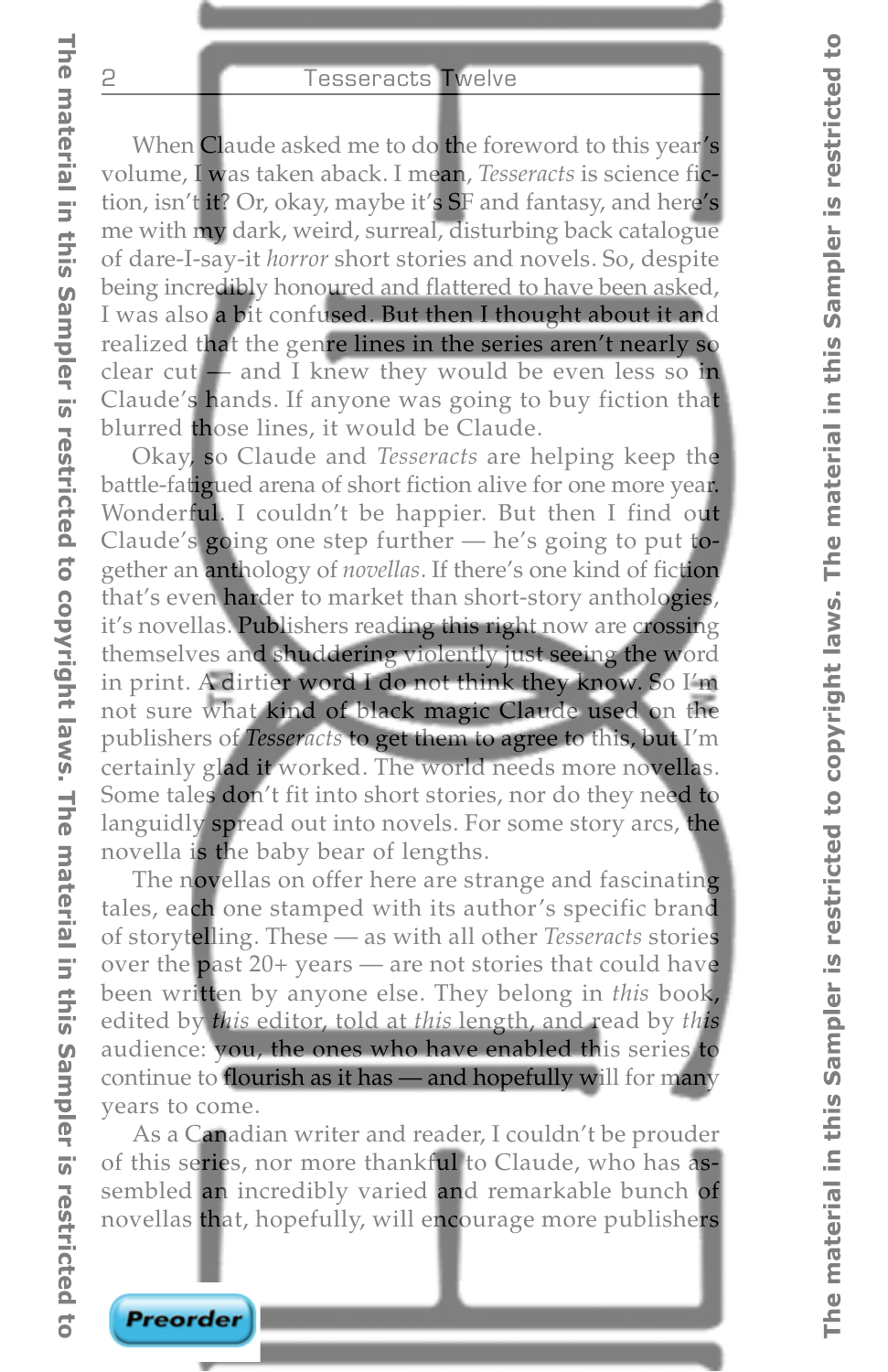to take a chance on this length of fiction. But, even if none ever do, we have this one.

Strip away the names of the publisher, the editor, and the authors and forget about the word count — we'll *still* have these stories.

And it is for that which I am most thankful.

Brett Alexander Savory Toronto, March 2008



**Preorder**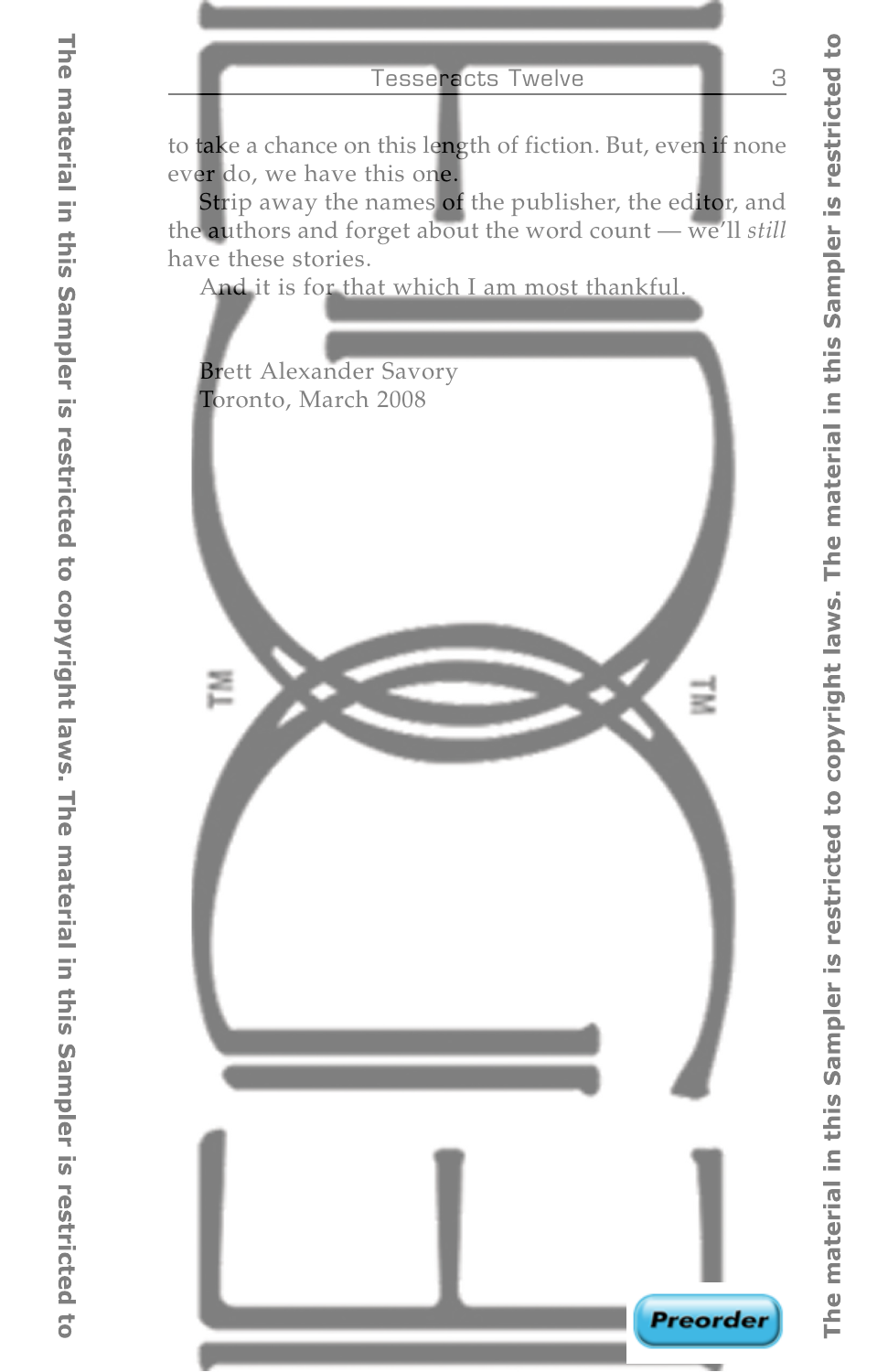### Ancients of the Earth

### **Derryl Murphy**

Through the frozen streets of Dawson, Samuel runs from two cavemen.

They're well-dressed, these cavemen, one of them even in tie and tails. But their hair is long and scraggly, and Samuel would almost swear that their brows protrude slightly; aside from the already out-of-place fancy dress, they're a neanderthalian version of your typical northerner, not at all worried about the niceties of polite society, here at the ass end of the nineteenth century.

Except that most northerners, even trappers and prospectors who spend almost all of their time alone in the bush, can speak in more than grunts and gibberish, and Samuel doubts even the most ruthless of them would be so keen to smash in his skull.

It is late in the evening, and the temperature is most certainly below minus twenty. Samuel rounds a corner, skidding on packed snow and patches of ice, but he retains his balance. Down an alley to his right he catches a glimpse of two more, one a cavewoman, resplendent in a glittering evening gown, which is up around her waist as the male apparently has his way with her from behind. They both yell inarticulately as Samuel passes them by but do not break off their primeval assignation.

Another yell tells him the first two cavemen are back on his trail.

He rounds another corner, and the door to a dilapidated cabin swings open. From the blackness within a voice quietly calls to him. "Quickly! Inside!"

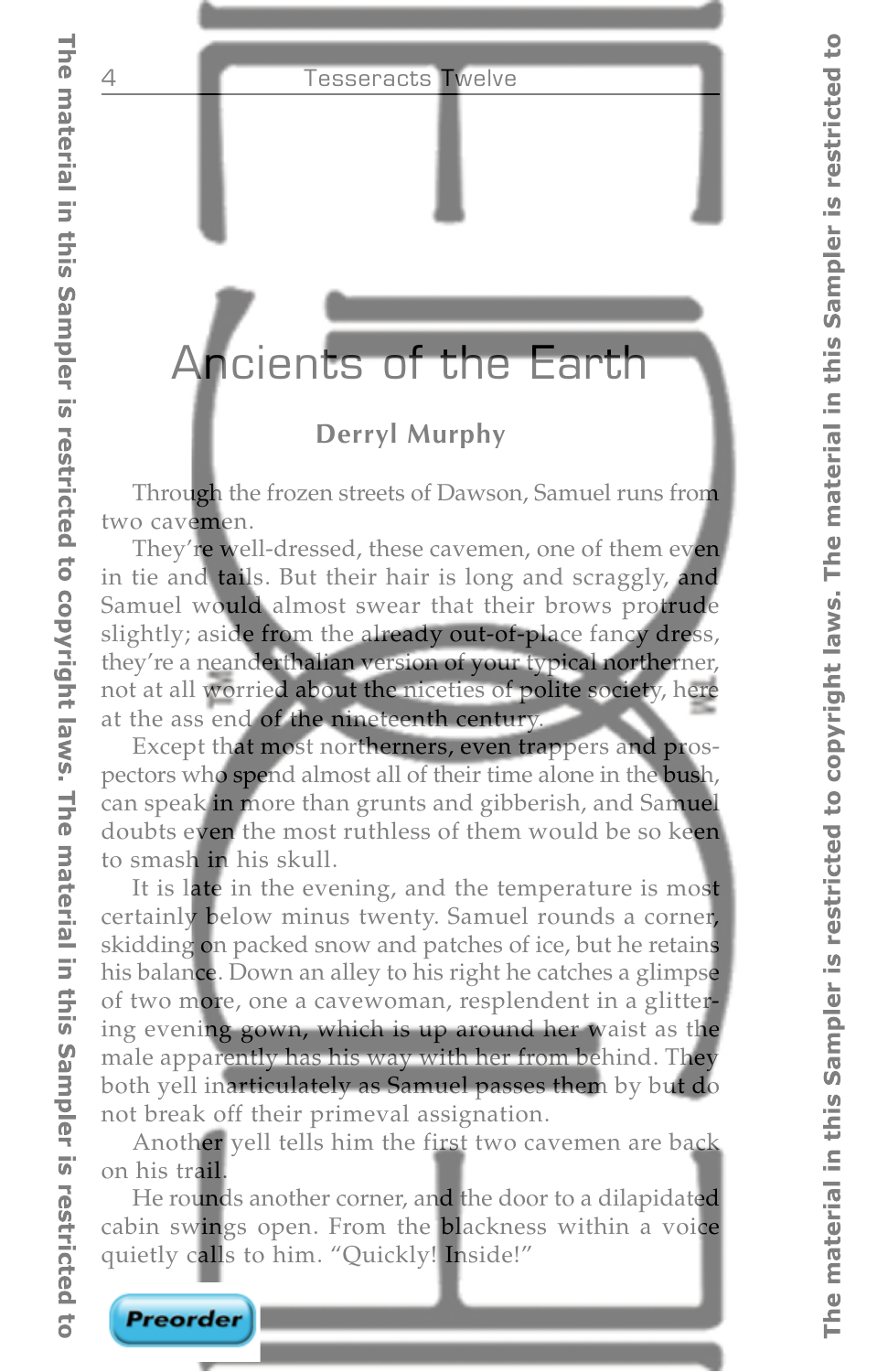### Beneath the Skin

### **Michael Skeet & Jill Snider Lum**

Hirota Satoshi rolled over, became aware of the green smell of new tatami, and was, for a moment, completely lost. *Where's the blood?* he thought. It had been all over his fingers, but when he tried lifting his hands something held them.

Then he smelled sandalwood and the delightful pulsequickening tang of a woman, and the bad dream receded into shadows and was forgotten.

He felt his mouth curve up. Forcing an eye open, he confirmed that the sun had not yet risen. The futon was soft and warm. So: he still had no idea where he was, but it was a good place; that much was certain. He rolled onto his back again. His leg brushed against silk.

"Hirota-san?" The woman's voice was low and flowed sensually over the syllables of his name. The sound brought memory — and desire — back to him in a wonderful rush.

"Good morning," he said, reaching for her, questing through layers of silk and — what *was* she wearing? — until he was stroking soft skin. "Dawn isn't here yet, Akemi."

"Then we don't have to get out of bed yet," she said. "It isn't as though I need to be back in the women's quarters before dawn. Or ever again."

The pleasure in her voice made his heart beat even faster. "Prince Isao was a fool to give you away," he said. "What could he have been thinking?"

"I like the way he thinks, Hirota-san," said Akemi. "And I definitely like—"

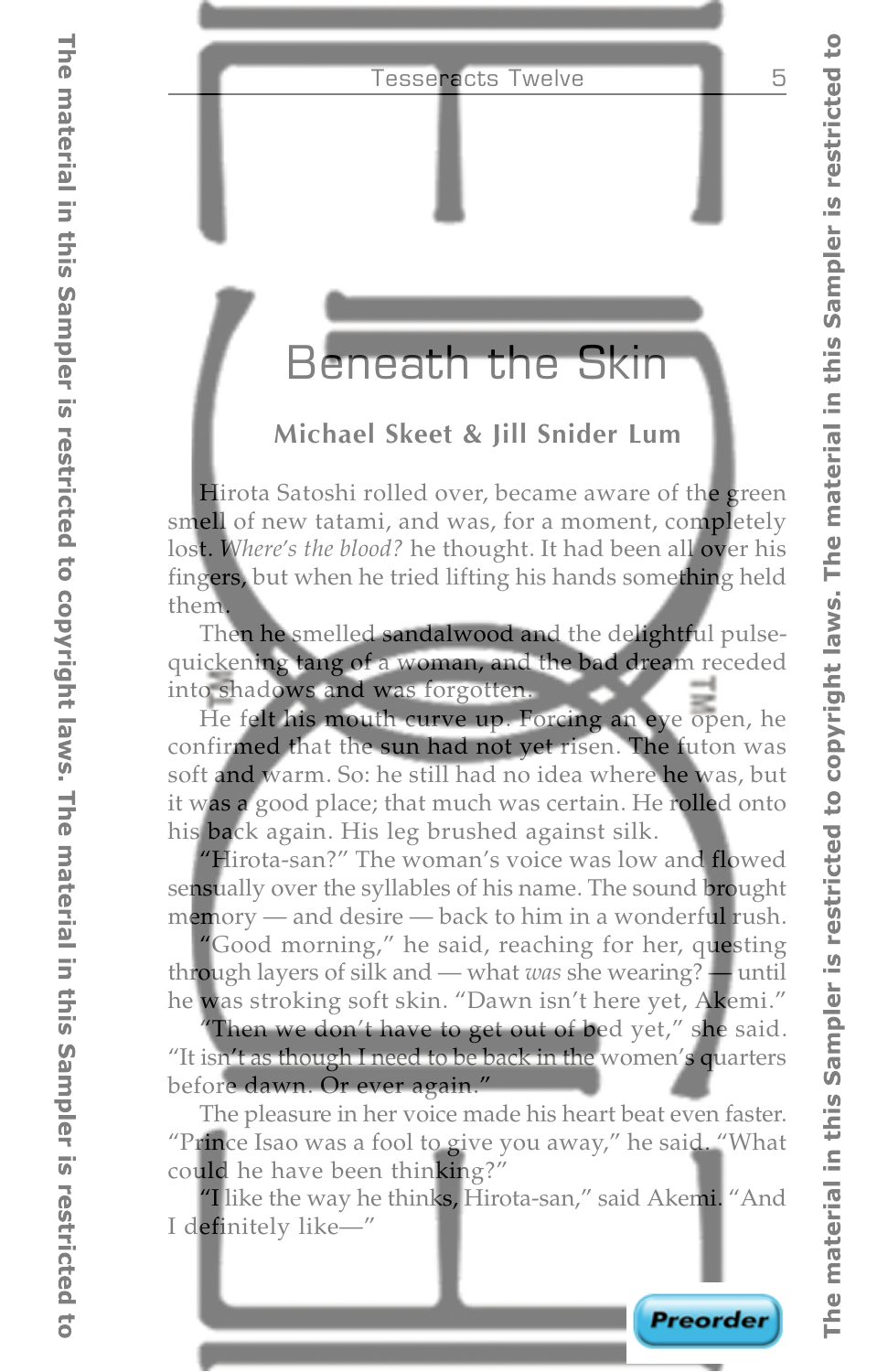### Intersections

### **Grace Seybold**

The longing hit Nadia for the third time that day as she stepped out of the sleet into the bus shelter. She wasn't sure who was drawing her; the small space was filled to capacity with heavy coats and the dreary faces of late January in Montreal. Two teenage girls in black leaned against the outside wall, passing a joint back and forth and trying not to look cold. Nadia sighed, tucking her hands into her armpits. *Here we go again*.

Three in one day was a lot; sometimes she went weeks between them. She wished this were one of those weeks; already her clothes were bloody from the first incident of the day, and despite her long coat that hid the stains she couldn't help worrying that people were staring. But the feeling here was strong, pushing at her like a railroad spike between her shoulder blades. If she turned her head a little to the left, she would see him. She did so, wondering if it was worth the bother.

Late twenties, grey coat, worn schoolbag, copy of Sartre. Caricature of a world-weary grad student. He looked preoccupied, but no more so than any of the other commuters pretending to ignore each other. He didn't look special. None of them, Nadia thought, looked special. Noone did. She focused on him, locking her eyes to his jutting wrist bones because she didn't want to look in his face, and *pushed*.

Casually, the young man took a cigarette out of his pocket and thumbed his lighter. There was a general rustle of distaste at his rudeness. Someone coughed ostentatiously.

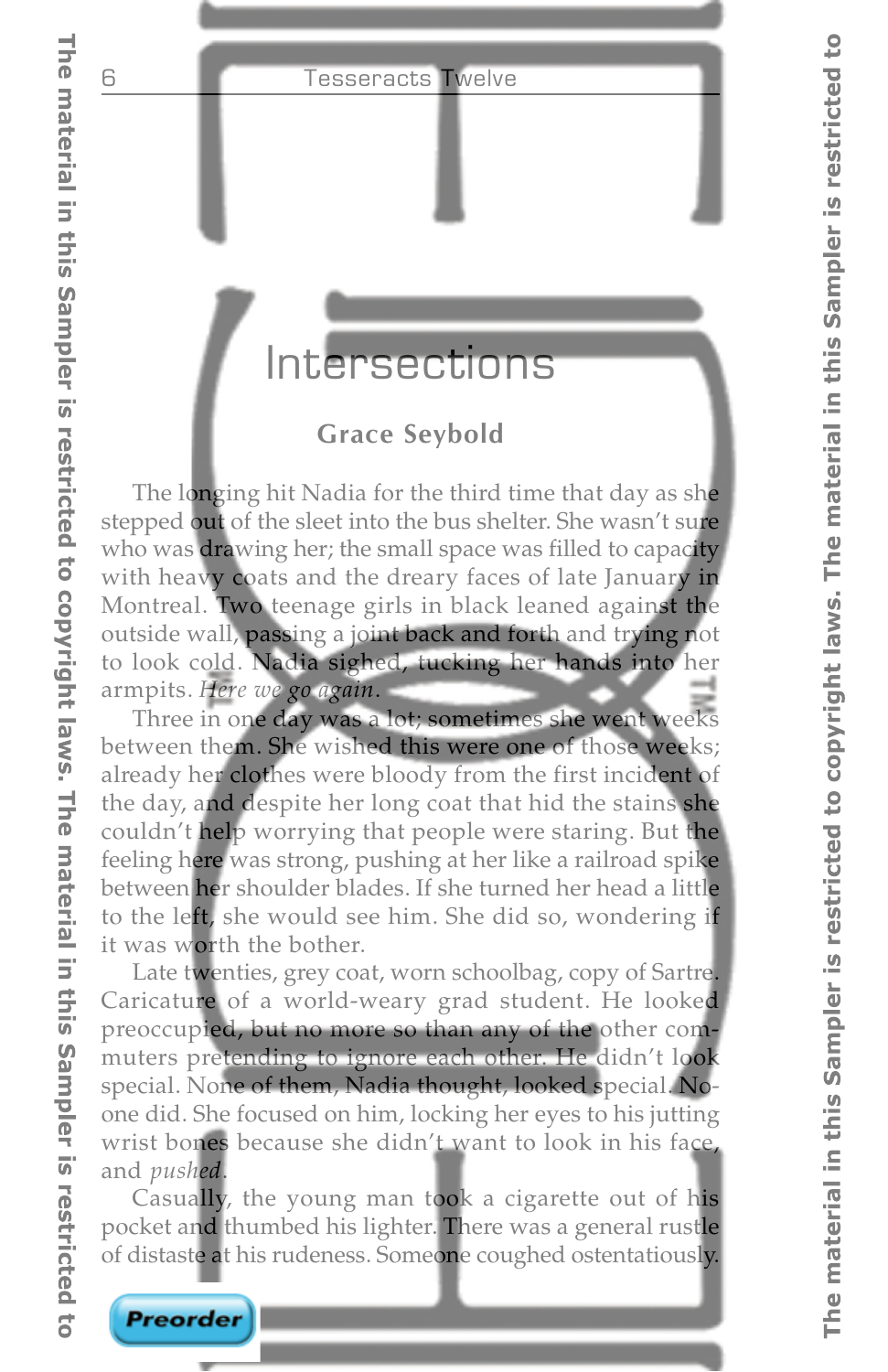# The Story of the Woman and Her Dog

### **E.L. Chen**

He slept in the bathtub that night.

Natasha did not know anything about dogs. She feared that he would attack her, or eat the goldfish, or piss on the bedroom carpet, or all three. When he appeared, she panicked and shooed him into the closest room, waving a towel in front of her like a toreador's cape. The towel was pale blue, the colour of his eyes. She dropped it on the bathroom floor once he was inside and shut the door.

She sprawled across the unmade bed, listening for his whine, the scrape of toenails against the bathroom door. She wondered what she would tell the neighbours if he released a torrent of desperate barking. The walls of the condo were thin; her neighbours' patience, thinner. She listened and waited because she did not know what else to do.

She heard nothing.

She had to pee but decided to hold it.

Eventually she tired of the vigil and went to bed without brushing her teeth. In the morning, it was still quiet. She wondered if she had imagined him, that he was not really a dog. She opened the bathroom door, slowly, cautiously, as if she hoped to catch him in an altered state.

She flicked on the light. The dog was still a dog. He stirred. Blinked. Yawned a doggy yawn, unrolling a long doggy tongue from between long doggy teeth. He still had not made a sound.

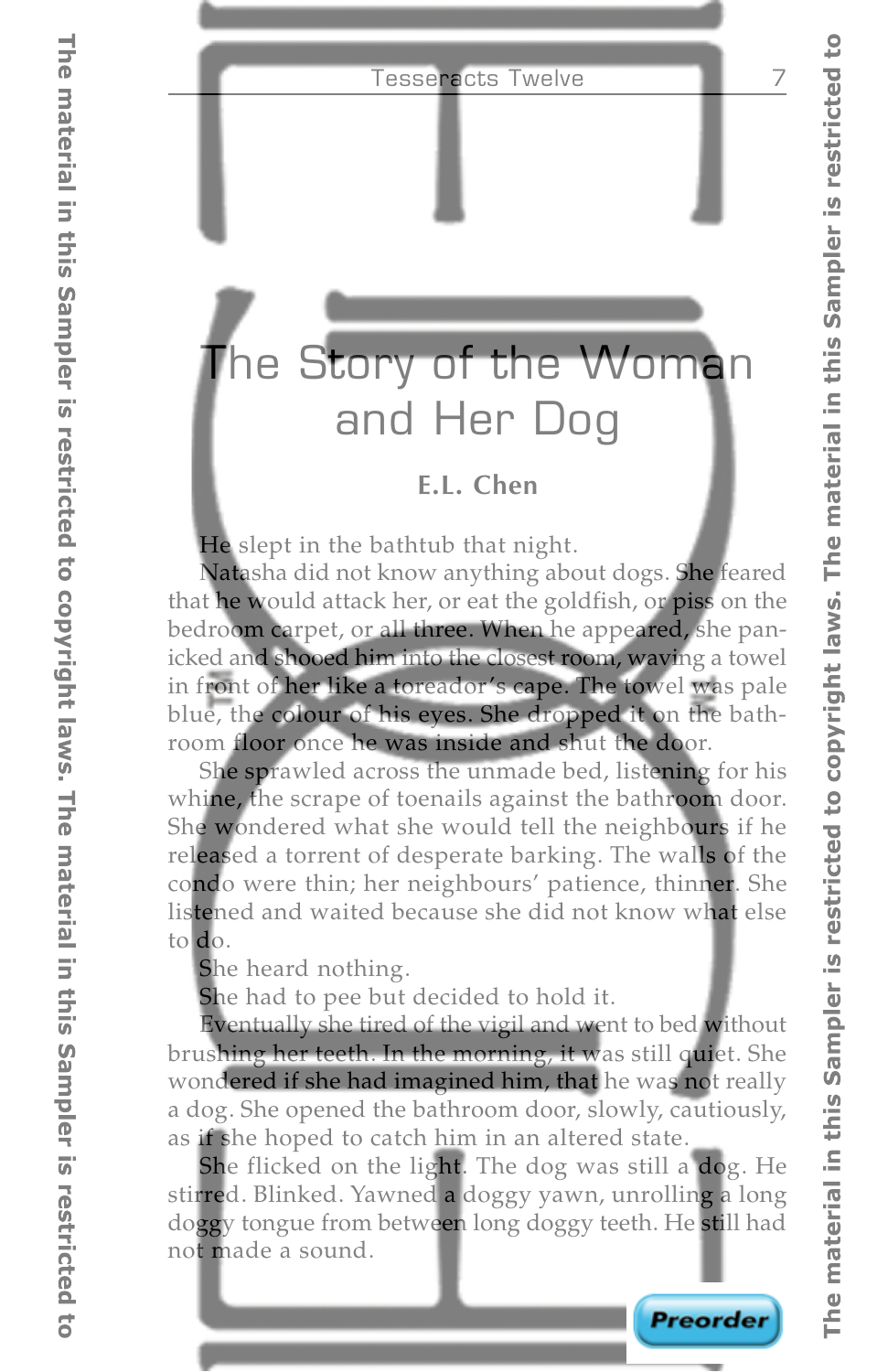# Ringing the Changes in Okotoks, Alberta

### **Randy McCharles**

The following is a true story, though if you ask the inhabitants of the township of Okotoks, Alberta, they will deny it. Small town folk are like that. They like to keep their business to themselves.

### THE SUMMER SOLSTICE FLING

Litha: June 21

"Now," said Mayor Abigail Smyth-Jones in her *this is serious business* voice, "on to the Summer Fling Festival. I understand that the catering has been confirmed and that the Wild Welsh Trio has agreed to provide music and organize the Participation Dancing."

"Yes!" growled George Stromley, rising from his seat and hammering the table top. "About the Summer Fling!"

Terry Sutton looked up from the paperback novel he was reading and scrutinized George's demeanour. What he saw suggested that the next few minutes might be worth paying attention to.

George rarely showed up at Town Council meetings, and when he was pressured into coming he usually sat in a sullen huff. If George didn't own half the town he'd be dropped from the council like a rancid apple. But now here George stood in all his glory, thunder-faced and damaging the table.

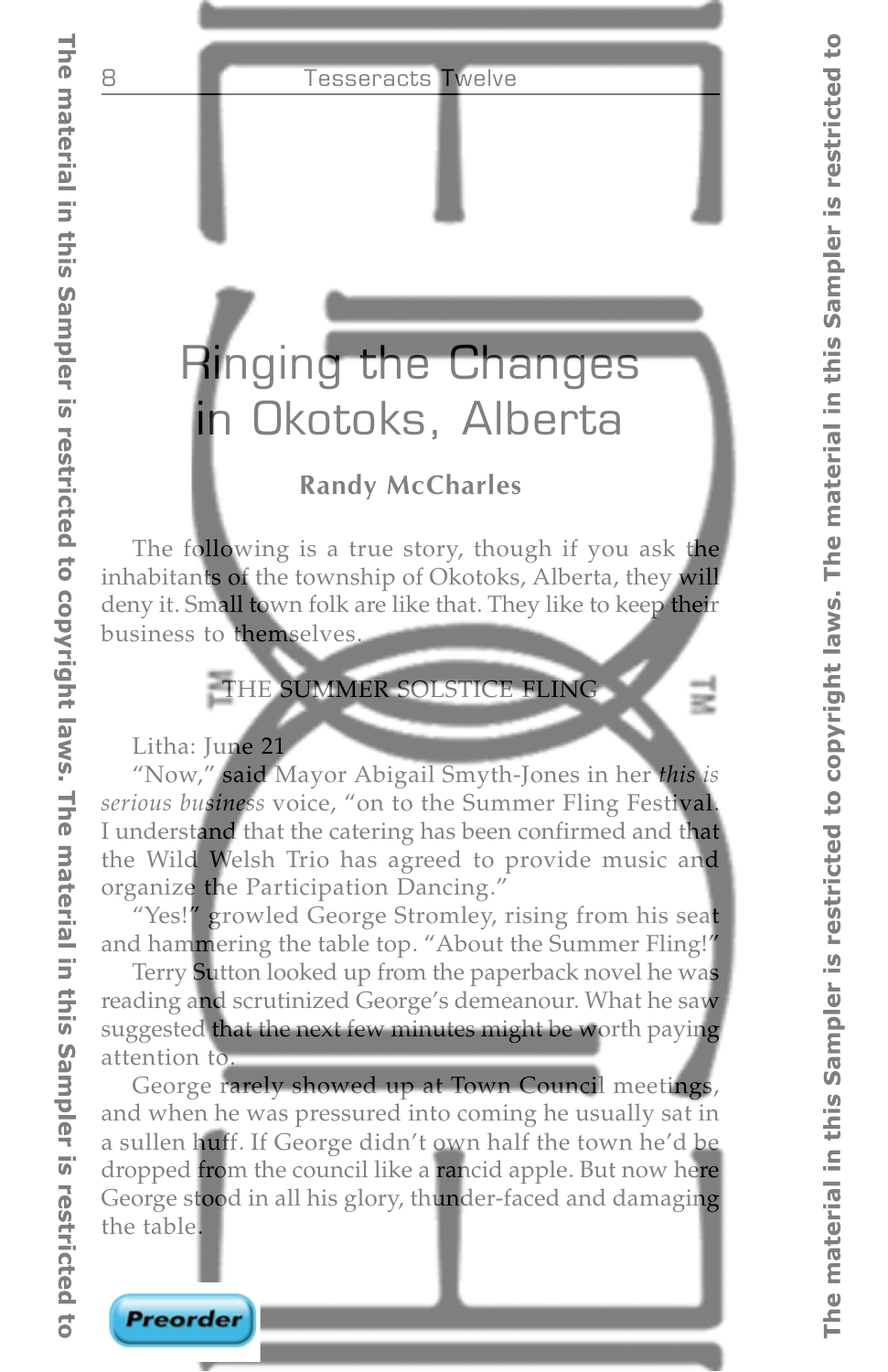# Wonjjang and the Madman of Pyongyang

### **Gord Sellar**

### 1. WORKING HARDLY

"Then..."

—right uppercut to the chin—

"...tell me..."

—left hook to the temple—

"...the goddamned..."

—a finger in the little bastard's good eye—

"...passcode!" Wonjjang finished the sentence with a backhanded slap hard enough to break a normal man's neck.

His enemy, of course, was no normal man: though less than four feet tall, Kim Noh Wang, the Madman of Pyongyang, was North Korea's last uncaptured criminal mastermind. He wheedled: "Wonjjang, Wonjjang ... we're brothers! Don't you realize that? We Koreans are of One Blood!" Wonjjang could hear the extra-big, bright-red lettering on the phrase "One Blood," though he was only half-listening. The rest of his attention was directed downward, through the smoggy air. Far below, Khao San Road was a mess, stir-fried noodle stands and racks of snide Tshirts thrashed to pieces, their scattered contents lit by the setting sun. Hastily commandeered tuk-tuks and taxis barrelled away into the dusk in every direction, and panicked Western backpackers were scattering into the neonlit Bangkok evening, like monkeys at the sound of gunshots.

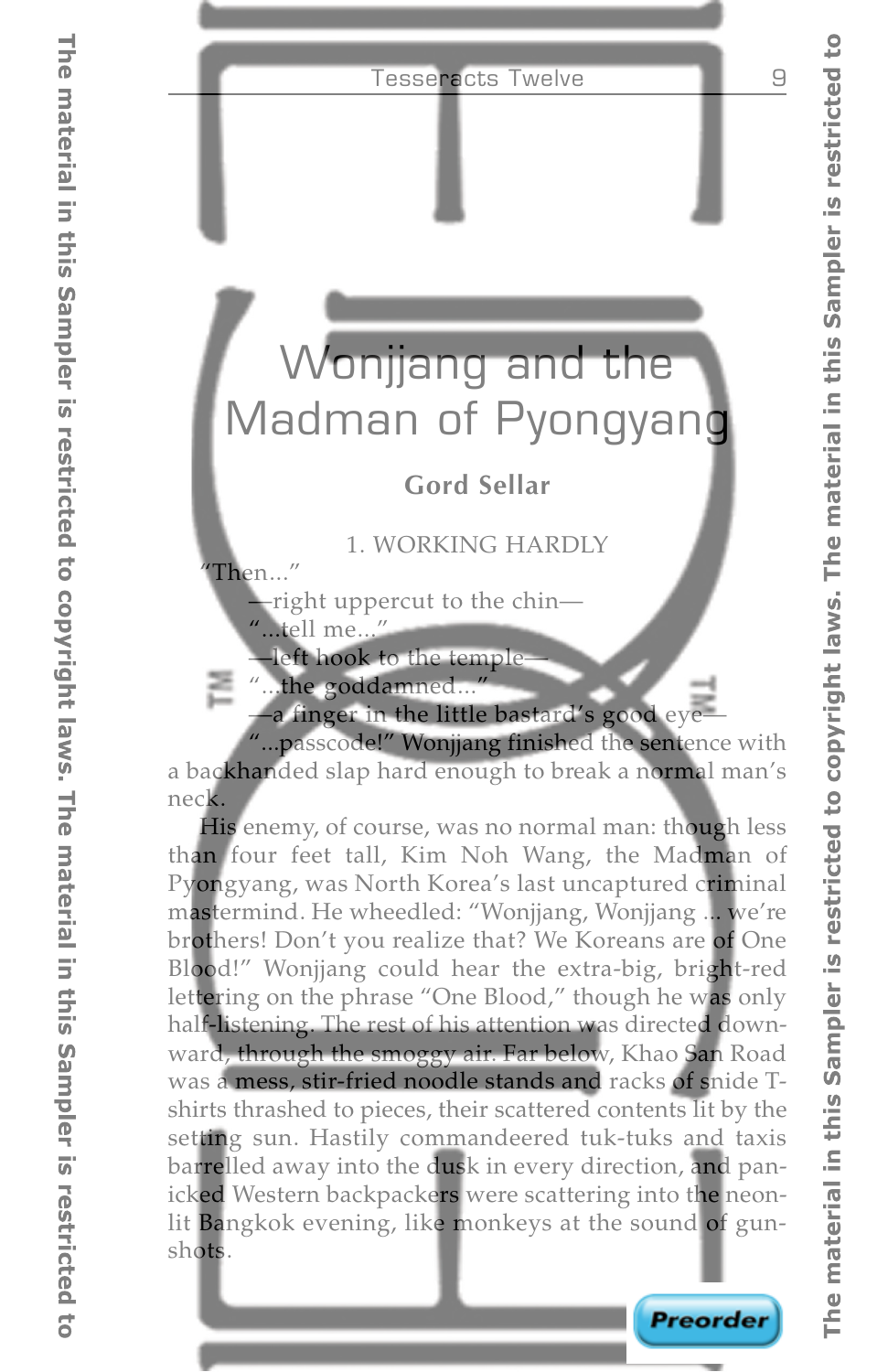## Wylde's Kingdom

### **David Nickle**

### PILOT:

LOOK OUT FOR JIM!

Max first spied the two fanboys through the mosquito netting surrounding the bed in his nearly submerged Brazilian apartment. He was sure he had them pegged: just another couple of bottom-feeders churned up from the silt by Atlantica, who'd tracked down their hero Jim to his dank retirement here at Serra Do Mar Bay. They'd kicked in the door, true. But Jim fans had done far weirder things in Max's experience.

One fanboy had an acoustic-guitar case slung over his shoulder. "Either of you know 'Girl from Ipanena?'" Max asked. Although it wasn't what he was going for, they both laughed appreciatively.

The two introduced themselves as Dan and James, and, as James pointed out, *James* was another name for *Jim*. James was the one carrying the guitar case, and he set it down on the floor and opened it while Dan explained in detail just how much Max's work as Jim on *Wylde's Kingdom* had meant to him. Trying to be polite, Max noted he had put on a little weight since then and didn't think he could do the stuff Jim had done anymore. Just as politely, James pointed out that was one of the reasons they were here. "You have put on a few pounds there, Jim," agreed Dan.

Then Max heard a click, followed by a whine that sounded like a vacuum cleaner cycling up. James stuck his head up. He was holding a narrow plastic hose that



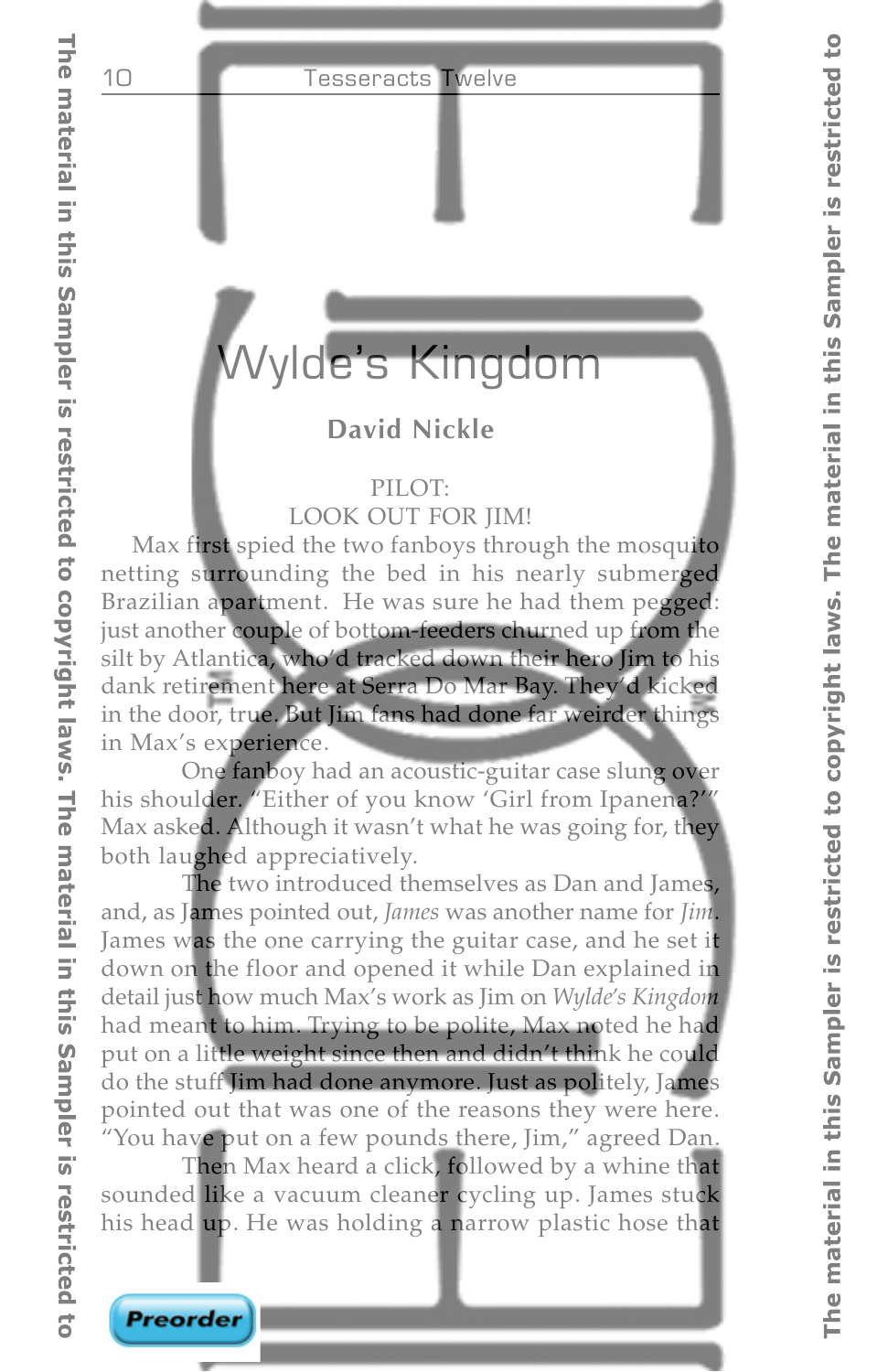ended in a gleaming steel needle. A hissing whistle came from its tip, and Max realized what his dormant survival instinct had been trying to tell him since they showed: these guys weren't fanboys at all — or, at least, not just fanboys. They were professionals: barrio cosmetic surgeons, the very worst kind.

Max stirred, trembling toward thoughts of escape. Years ago, back when he was a regular on *Wylde's Kingdom*, and his day consisted of garrotting gorillas and chainsawing rampaging elephants, that instinct would have seen him clear. It would have thrown Max out of bed and had him halfway to the door before the fanboy-surgeons had a chance to react. If one of them had managed to grab him, he probably could have wrestled the needle of the AbSucker 2020 away from him and jammed it into one fannish orifice or another to break the hold and made it to the door and dived off the balcony into the bay in the span of a dozen heartbeats.

But not these days. Max *had* put on a lot of weight two-fifty sounded about right, and three hundred wouldn't really have surprised him — and he hadn't exactly been physically active during his voluntary convalescence here. So when he grabbed at the needle, the fan pulled it out of the way easily, and speckles of dizziness darkened Max's vision before he could do anything about it.

"Don't stress yourself," said Dan, who was holding the second hose-and-needle assembly from the AbSucker in one hand. It was hissing, too. Before Max could do anything more, he felt a sharp pain on his left side, and he realized James had managed to skewer him in the love handle. Max felt another prick on his right handle. The AbSucker's motor whined as it started to work on both sides of him, siphoning off eight months of accumulated lipids like they were a milkshake.

James tried to be apologetic. He explained that, usually, they'd have him onto their boat in Rio, and if he wanted he could even have had a general anaesthetic and in just under an hour woken up eight months younger, with none of this painful and clearly disturbing fuss. They would have given him a mint.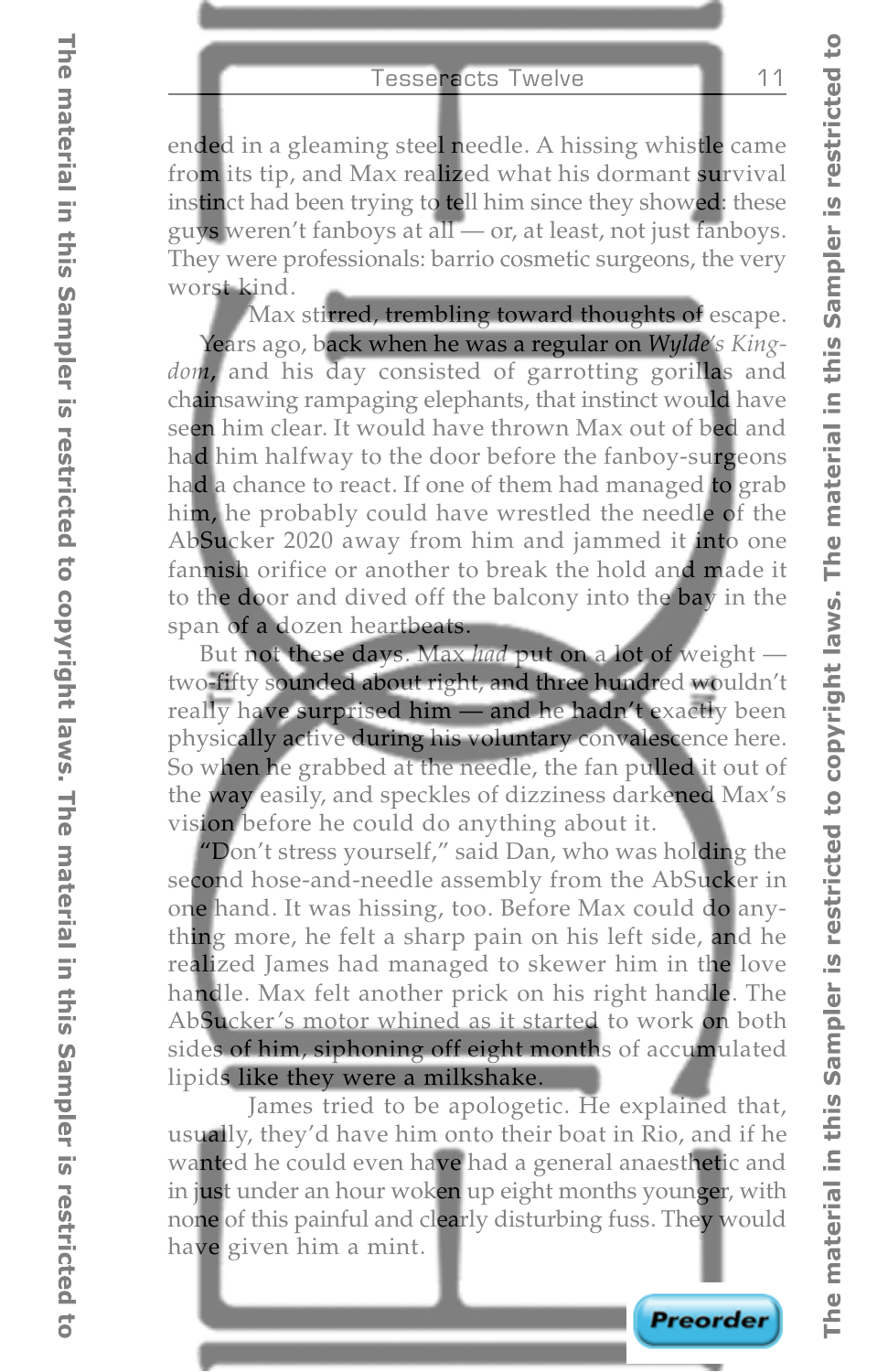"But we were under instructions," said Dan.

"Just doing what our boss tells us," said James.

"Your boss?" gasped Max.

James looked down at his own T-shirt, which was emblazoned with a scan of Jerry Wylde, ubiquitous pithhelmet covering his hairless scalp and his antique Sharps hunting rifle slung over one narrow shoulder. Dan looked over at it, too, then back at Max. Dan nodded, his openmouthed grin an eerie parody of the one Wylde sported on the shirt.

"Our boss and yours," said Dan.

The AbSucker made an ugly *whup!* sound as something thick passed through the orifice. The way Max was feeling, he thought it might be a testicle.

"Mr. Wylde wanted everything to be just right," explained James. "He wanted you to 'recontextualize.'"

"And he said you needed to have an 'adequate sense of danger,'" said Dan.

"Yeah," agreed James. "Those were his exact words. 'Recontextualize.' 'An adequate sense of danger.' Mr. Wylde says that's when you're at your best."

The three of them were quiet for a moment — James and Dan contemplating the words of the master, Max contemplating the sagging flesh below his ribcage. The noise from the guitar case shifted from suck to slurp, like the milkshake was finished, and James snapped out of it.

"Shit!" he yelled, and reached down and flipped off the machine. "Almost got your liver," he said as the sucker cycled down. When Max didn't laugh, Dan patted him on the shoulder.

"Joke, Jim," he said.

The wind picked up then, and the broken door swung open. Dan hurried to close the door against the returning rage of Atlantica, and Max shut his eyes.

"I'm not Jim," he whispered.

# # #

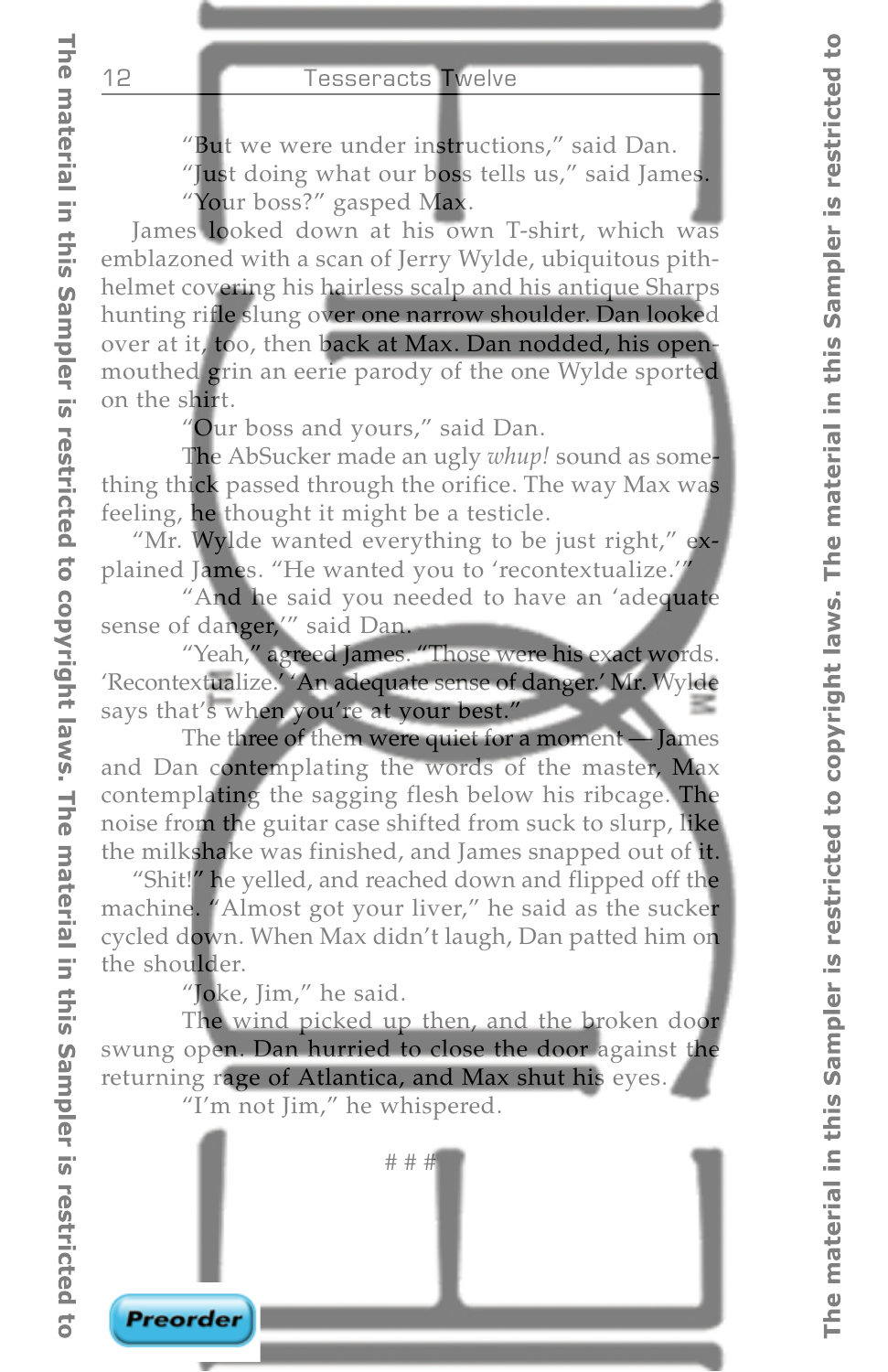### Afterword

They say it's not the length that counts, it's how good you are with what you've got — regardless, this time around, *Tesseracts* went for the long ones.

Seven long ones, to be exact — offering a variety of shapes, tastes, textures, colours, and thrills.

Long stories, too short to be called novels but lengthier than a *short* story ... novellas. Now, there's some disagreement as to the exact length of a novella. Some people have invented subdivisions to further confuse matters: novelettes for the shorter novellas, short novels for the longer ones ... whatever. At one point, it all becomes too jargony to matter.

Some novellas are long enough to be a book all on their own, so we went for the shorter end of the spectrum, in order to showcase a diversity of stories and writers, in keeping with the spirit of the *Tesseracts* anthologies. When we sent out the call for submissions, we asked for stories that fell between ten and twenty thousand words: short enough to be able to include a lively selection, but long enough to let writers really inhabit and explore the worlds of their creation ... and long enough for readers to come along for the ride and be armchair travellers on these fantastic voyages.

Canadian, global, mythological ... fantasy, fable, science fiction ... humour, drama, adventure ... superheroes, monsters, lovers ... past, present, future. Seven worlds of entertainment and wonder; seven fantastic visions by authors with distinctive voices and startling imaginations.

We received close to two hundred submissions — and, among those, more than enough to fill at least three books

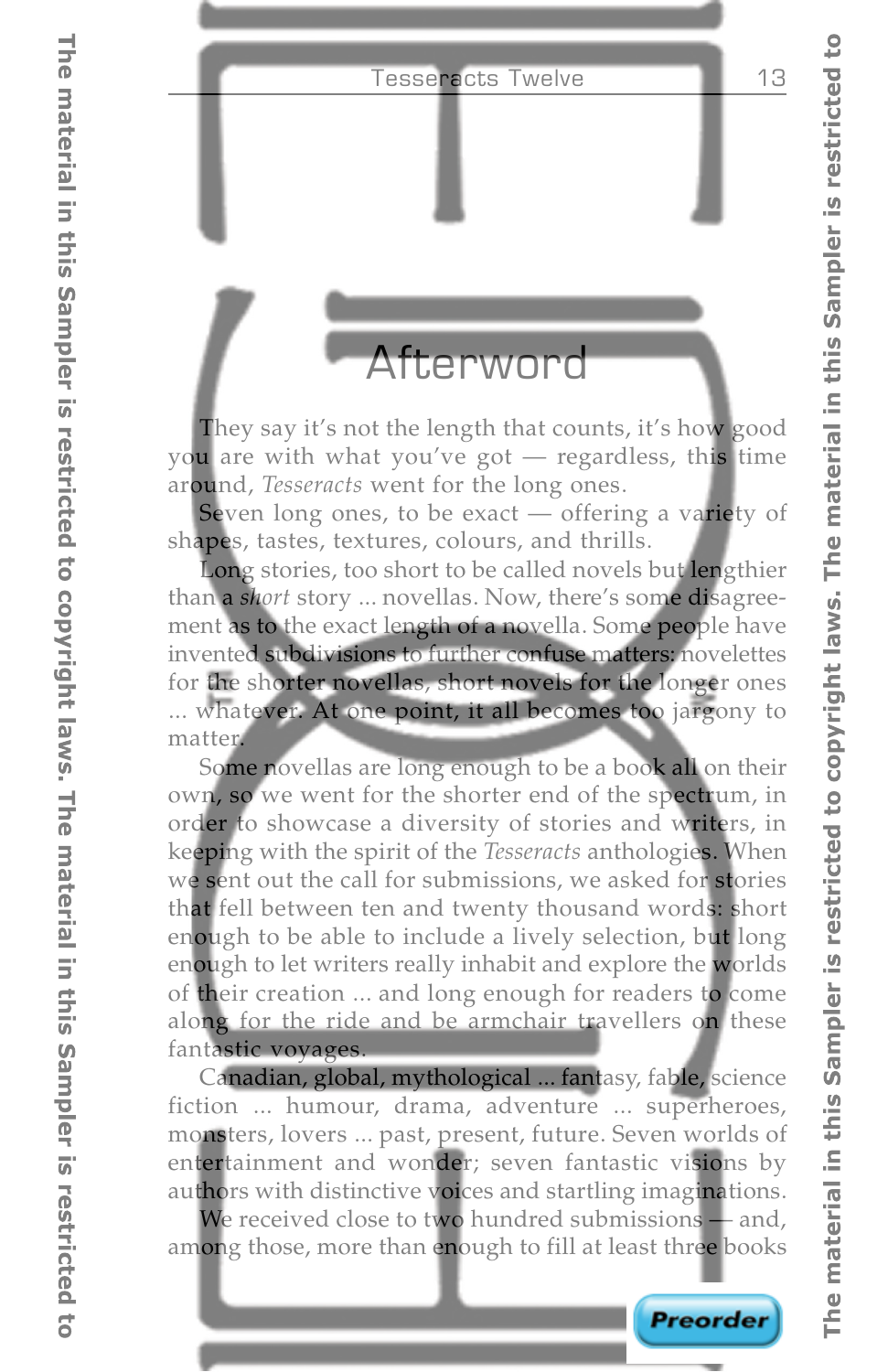with top-notch novellas of speculative fiction from Canadian writers.

These seven stories are the very best of the fiction that was sent to us — state-of-the-art 21st-century Canadian speculative fiction.

True to the *Tesseracts* tradition, the authors here strike a balance between established writers on the Canadian SF scene and new storytellers whose bold, striking voices are only starting to be heard; between veterans of the *Tesseracts* anthologies and authors appearing in this series for the first time.

Canadian writers have few venues for novellas, and readers of Canadian fiction few opportunities to enjoy them.

Who knows? Maybe the idea behind this *Tesseracts* volume will catch on, and we'll soon get to read more Canadian novellas of the fantastic.

Claude Lalumière Montreal, March 2008

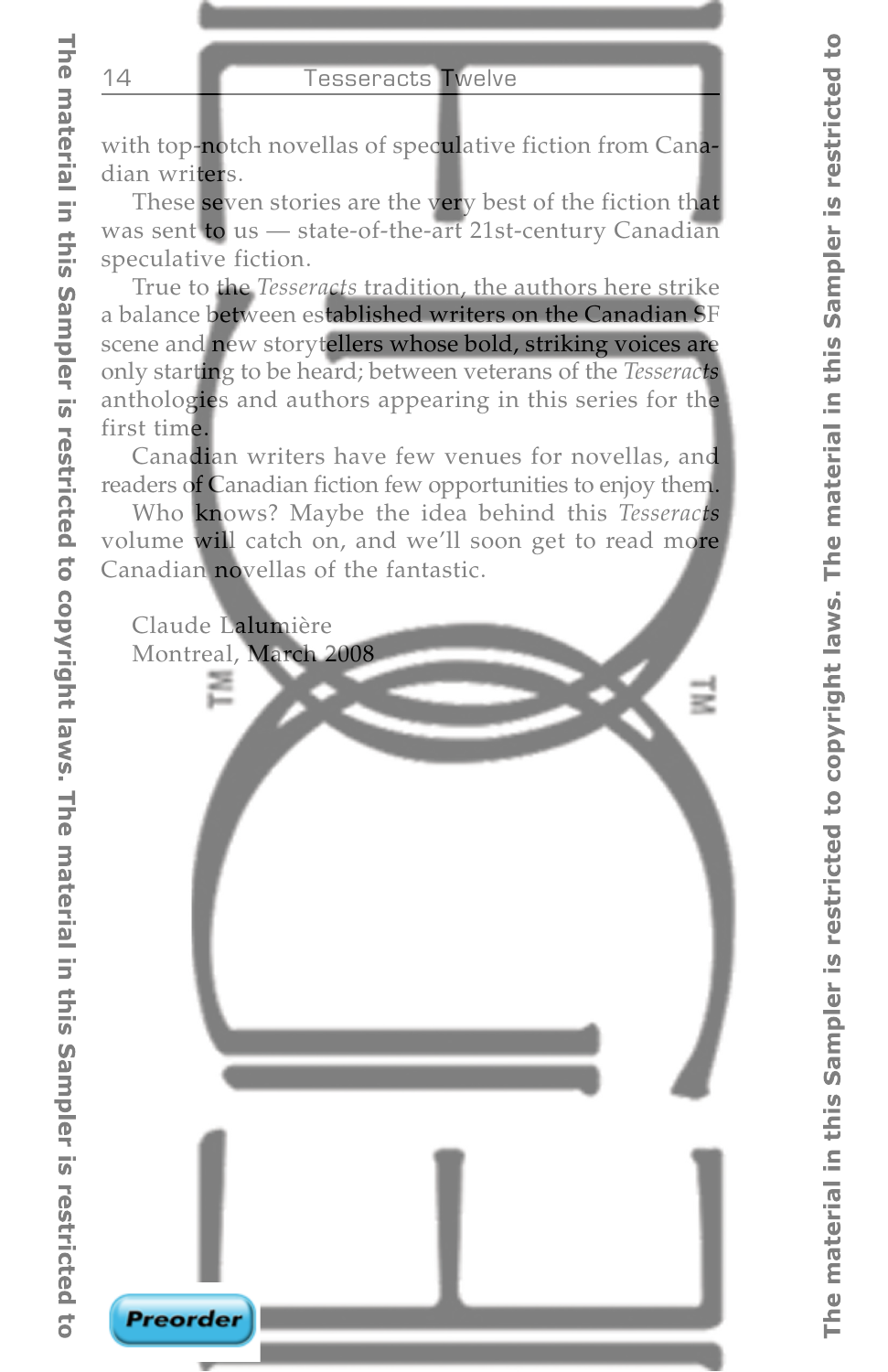**Our titles are available at major book stores and local independent resellers who support Science Fiction and Fantasy readers like you.**



EDGE Science Fiction and Fantasy Publishing



Tesseract Books



Dragon Moon Press

[www.edgewebsite.com](http://www.edgewebsite.com/books/tess12/t12-catalog.html) www.dragonmoonpress.com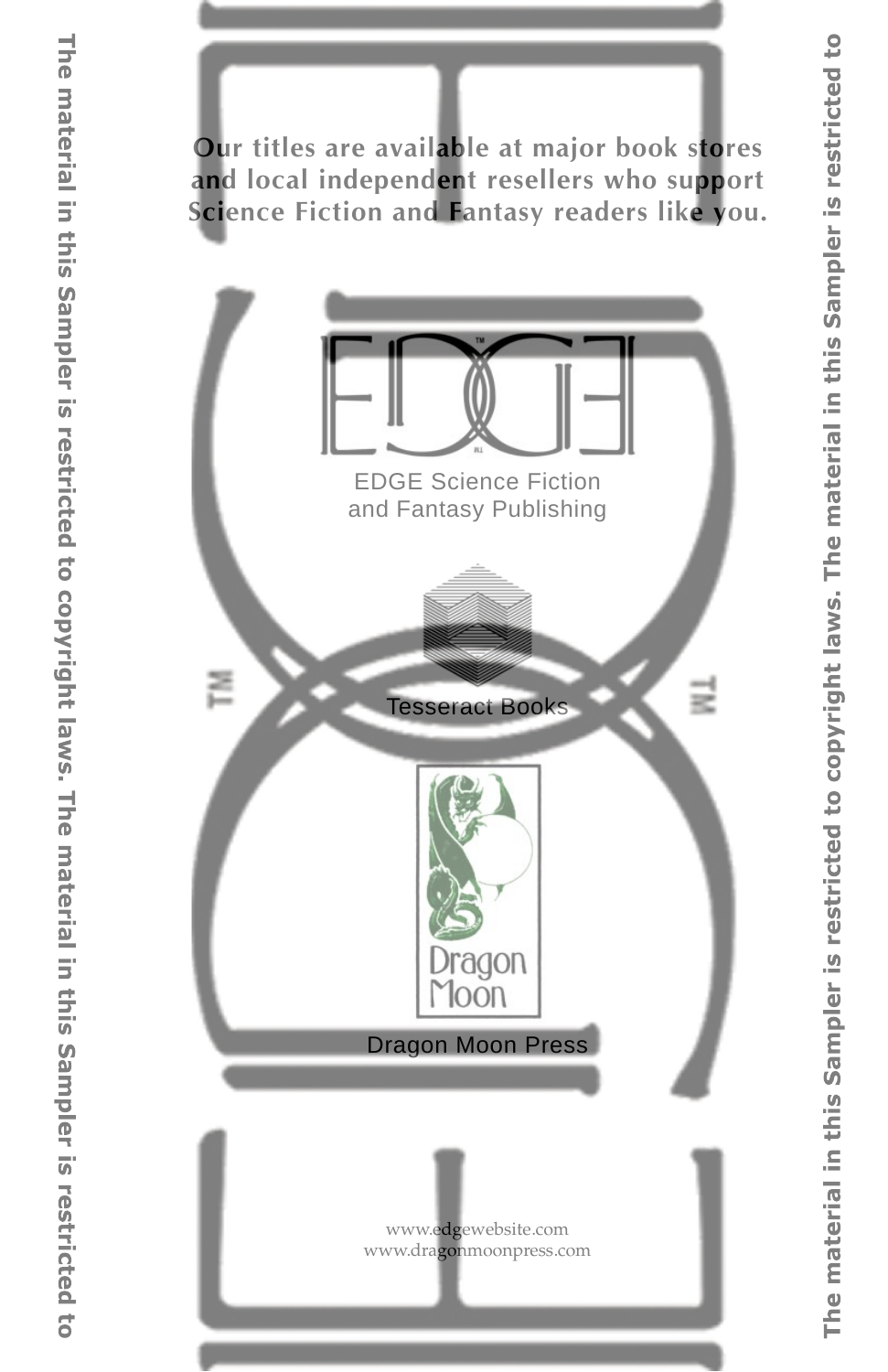### **Our titles are available at major book stores and local independent resellers who support Science Fiction and Fantasy readers like you.**

*Alien Deception* by Tony Ruggiero -(tp) - ISBN-13: 978-1-896944-34-0 *Alien Revelation* by Tony Ruggiero (tp) - ISBN-13: 978-1-896944-34-8 *Alphanauts* by J. Brian Clarke (tp) - ISBN-13: 978-1-894063-14-2 *Apparition Trail, The* by Lisa Smedman (tp) - ISBN-13: 978-1-894063-22-7 *As Fate Decrees* by Denysé Bridger (tp) - ISBN-13: 978-1-894063-41-8

*Black Chalice, The* by Marie Jakober (hb) - ISBN-13: 978-1-894063-00-5 *Blue Apes* by Phyllis Gotlieb (pb) - ISBN-13: 978-1-895836-13-4 *Blue Apes* by Phyllis Gotlieb (hb) - ISBN-13: 978-1-895836-14-1

*Case of the Pitcher's Pendant, The: A Billibub Baddings Mystery* by Tee Morris (tp) - ISBN-13: 978-1-896944-77-7

*Case of the Singing Sword, The: A Billibub Baddings Mystery* by Tee Morris (tp) - ISBN-13: 978-1-896944-18-0

*Chalice of Life, The* by Anne Webb (tp) - ISBN-13: 978-1-896944-33-3

*Chasing The Bard* by Philippa Ballantine (tp) - ISBN-13: 978-1-896944-08-1 *Children of Atwar, The* by Heather Spears (pb) - ISBN-13: 978-0-88878-335-6 *Clan of the Dung-Sniffers* by Lee Danielle Hubbard (pb) - ISBN-13: 978-1-894063-05-0 *Claus Effect, The* by David Nickle & Karl Schroeder (pb) - ISBN-13: 978-1-895836-34-9 *Claus Effect, The* by David Nickle & Karl Schroeder (hb) - ISBN-13: 978-1-895836-35-6

*Complete Guide to Writing Fantasy, The - Volume 1: Alchemy with Words*

- edited by Darin Park and Tom Dullemond (tp)
- ISBN-13: 978-1-896944-09-8

*Complete Guide to Writing Fantasy, The - Volume 2: Opus Magus* - edited by Tee Morris and Valerie Griswold-Ford (tp)

- ISBN-13: 978-1-896944-15-9

*Complete Guide to Writing Fantasy, The - Volume 3: The Author's Grimoire* - edited by Valerie Griswold-Ford & Lai Zhao (tp)

- ISBN-13: 978-1-896944-38-8

*Complete Guide to Writing Science Fiction, The - Volume 1: First Contact*

- edited by Dave A. Law & Darin Park (tp)

- ISBN-13: 978-1-896944-39-5

*Courtesan Prince, The* by Lynda Williams (tp) - ISBN-13: 978-1-894063-28-9

*Dark Earth Dreams* by Candas Dorsey & Roger Deegan (comes with a CD) - ISBN-13: 978-1-895836-05-9

*Darkling Band, The* by Jason Henderson (tp) - ISBN-13: 978-1-896944-36-4 *Darkness of the God* by Amber Hayward (tp) - ISBN-13: 978-1-894063-44-9 *Darwin's Paradox* by Nina Munteanu (tp) - ISBN-13: 978-1-896944-68-5 *Daughter of Dragons* by Kathleen Nelson (tp) - ISBN-13: 978-1-896944-00-5 *Digital Magic* by Philippa Ballantine (tp) - ISBN-13: 978-1-896944-88-3 *Distant Signals* by Andrew Weiner (tp) - ISBN-13: 978-0-88878-284-7 *Dominion* by J. Y. T. Kennedy (tp) - ISBN-13: 978-1-896944-28-9 *Dragon Reborn, The* by Kathleen H. Nelson - (tp) - ISBN-13: 978-1-896944-05-0 *Dragon's Fire, Wizard's Flame* by Michael R. Mennenga (tp) - ISBN-13: 978-1-896944-13-5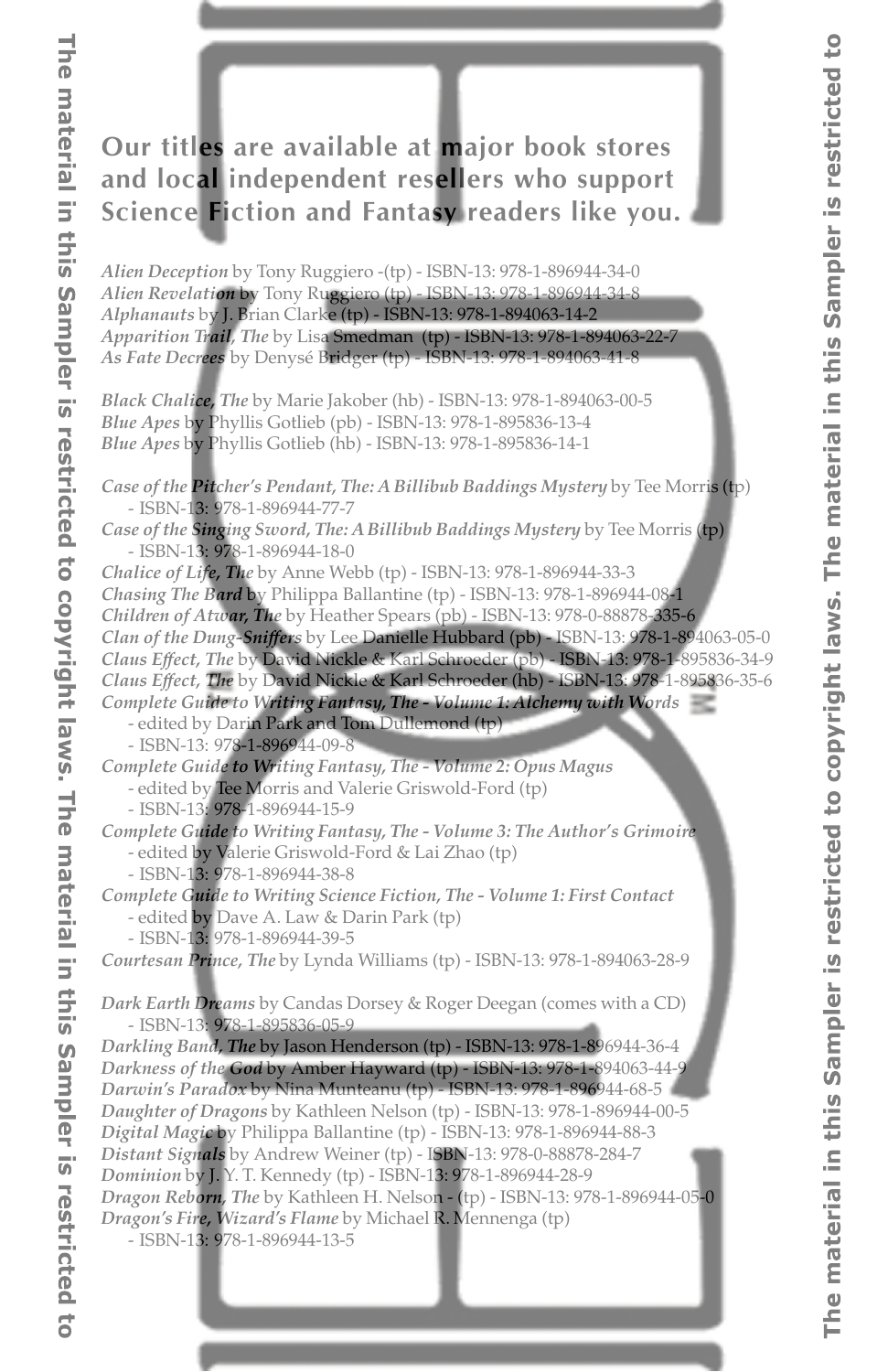*Dreams of an Unseen Planet* by Teresa Plowright (tp) - ISBN-13: 978-0-88878-282-3 *Dreams of the Sea* by Élisabeth Vonarburg (tp) - ISBN-13: 978-1-895836-96-7 *Dreams of the Sea* by Élisabeth Vonarburg (hb) - ISBN-13: 978-1-895836-98-1 *Eclipse* by K. A. Bedford (tp) - ISBN-13: 978-1-894063-30-2 *Elements Of Fantasy: Magic* edited by Dave Law & Valerie Griswold-Ford (tp) - ISBN-13: 978-896944-96-8 *Even The Stones* by Marie Jakober (tp) - ISBN-13: 978-1-894063-18-0 *Fires of the Kindred* by Robin Skelton (tp) - ISBN-13: 978-0-88878-271-7 *Firestorm of Dragons* edited by Michele Acker & Kirk Dougal (tp) - ISBN-13: 978-1-896944-80-7 *Forbidden Cargo* by Rebecca Rowe (tp) - ISBN-13: 978-1-894063-16-6 *Game of Perfection, A* by Élisabeth Vonarburg (tp) - ISBN-13: 978-1-894063-32-6 *Gaslight Grimoire: Dark Tales of Sherlock Holmes* edited by Jeff Campbell & Charles Prepolec - ISBN-13: 978-1-894063-17-3 *Green Music* by Ursula Pflug (tp) - ISBN-13: 978-1-895836-75-2 *Green Music* by Ursula Pflug (hb) - ISBN-13: 978-1-895836-77-6 *Gryphon Highlord, The* by Connie Ward (tp) - ISBN-13: 978-1-896944-38-8 *Healer, The* by Amber Hayward (tp) - ISBN-13: 978-1-895836-89-9 *Healer, The* by Amber Hayward (hb) - ISBN-13: 978-1-895836-91-2 *Hounds of Ash and other tales of Fool Wolf, The* by Greg Keyes (pb) - ISBN-13: 978-1-894063-09-8 *Human Thing, The* by Kathleen H. Nelson - (hb) - ISBN-13: 978-1-896944-03-6 *Hydrogen Steel* by K. A. Bedford (tp) - ISBN-13: 978-1-894063-20-3 *i-ROBOT Poetry by Jason Christie* (tp) - ISBN-13: 978-1-894063-24-1 *Jackal Bird* by Michael Barley (pb) - ISBN-13: 978-1-895836-07-3 *Jackal Bird* by Michael Barley (hb) - ISBN-13: 978-1-895836-11-0 *JEMMA7729* by Phoebe Wray (tp) - ISBN-13: 978-1-894063-40-1 *Keaen* by Till Noever (tp) - ISBN-13: 978-1-894063-08-1 *Keeper's Child* by Leslie Davis (tp) - ISBN-13: 978-1-894063-01-2 *Lachlei* by M. H. Bonham (tp) - ISBN-13: 978-1-896944-69-2 *Land/Space* edited by Candas Jane Dorsey and Judy McCrosky (tp) - ISBN-13: 978-1-895836-90-5 *Land/Space* edited by Candas Jane Dorsey and Judy McCrosky (hb) - ISBN-13: 978-1-895836-92-9 *Legacy of Morevi* by Tee Morris (tp) - ISBN-13: 978-1-896944-29-6 *Legends of the Serai* by J.C. Hall - (tp) - ISBN-13: 978-1-896944-04-3 *Longevity Thesis* by Jennifer Tahn (tp) - ISBN-13: 978-1-896944-37-1 *Lyskarion: The Song of the Wind* by J.A. Cullum (tp) - ISBN-13: 978-1-894063-02-9 *Machine Sex and other stories* by Candas Jane Dorsey (tp) - ISBN-13: 978-0-88878-278-6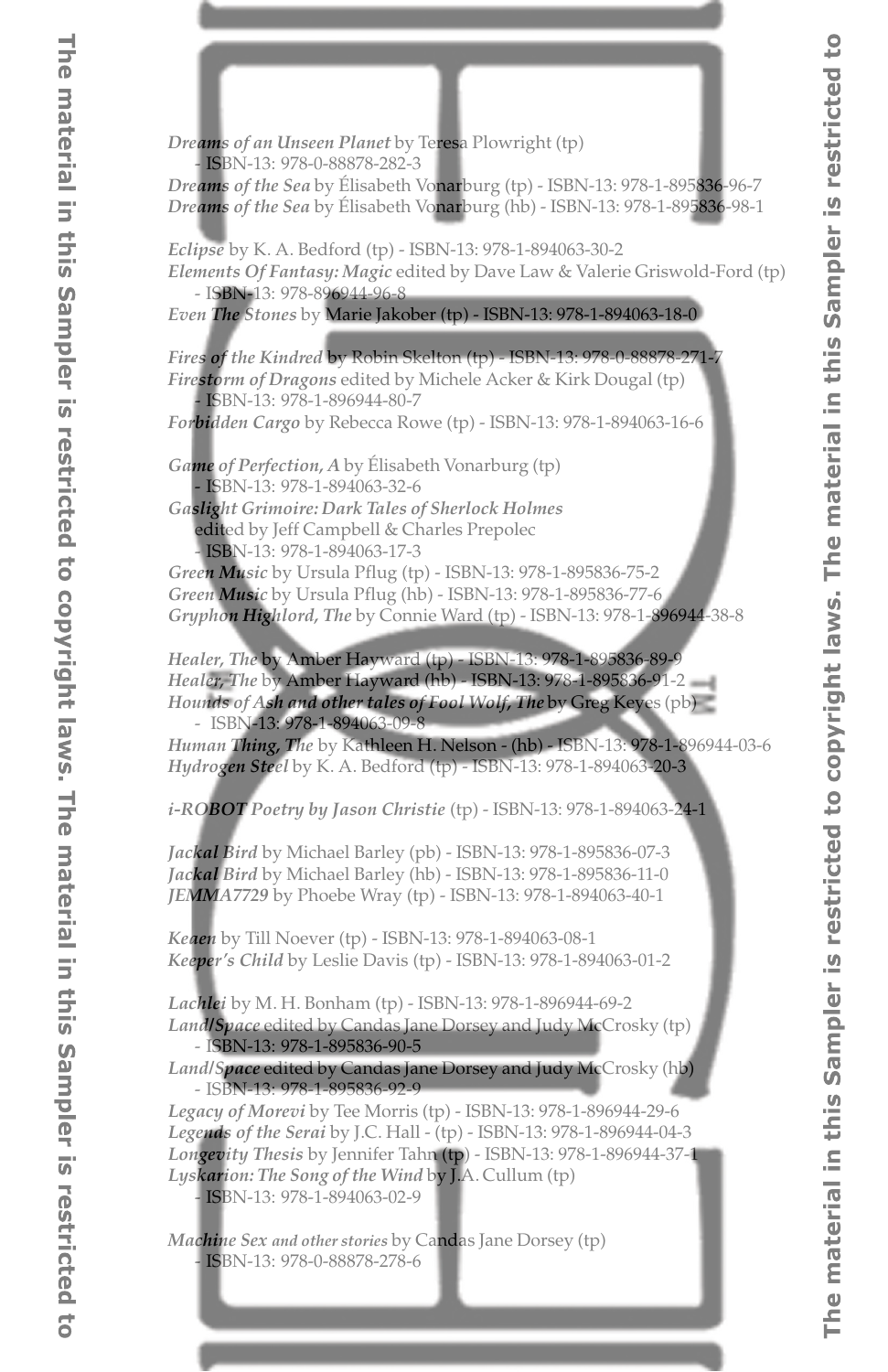*Madman's Dance (Time Rovers - Book 3)* by Jana G. Oliver (tp) - ISBN-13: 978-1-896944-84-5 *Maërlande Chronicles, The* by Élisabeth Vonarburg (pb) - ISBN-13: 978-0-88878-294-6 *Magister's Mask, The* by Deby Fredericks (tp) - ISBN-13: 978-1-896944-16-6 *Moonfall* by Heather Spears (pb) - ISBN-13: 978-0-88878-306-6 *Morevi: The Chronicles of Rafe and Askana* by Lisa Lee & Tee Morris - (tp) - ISBN-13: 978-1-896944-07-4 *Not Your Father's Horseman* by Valorie Griswold-Ford (tp) - ISBN-13: 978-1-896944-27-2 *Of Wind and Sand* by Sylvie Bérard (translated by Sheryl Curtis) (tp) - ISBN-13: *978-1-894063-19-7 On Spec: The First Five Years* edited by On Spec (pb) - ISBN-13: 978-1-895836-08-0 *On Spec: The First Five Years* edited by On Spec (hb) - ISBN-13: 978-1-895836-12-7 *Operation: Immortal Servitude* by Tony Ruggerio (tp) - ISBN-13: 978-1-896944-56-2 *Operation: Save the Innocent* by Tony Ruggerio (tp) - ISBN-13: 978-1-896944-60-9 *Orbital Burn* by K. A. Bedford (tp) - ISBN-13: 978-1-894063-10-4 *Orbital Burn* by K. A. Bedford (hb) - ISBN-13: 978-1-894063-12-8 *Pallahaxi Tide* by Michael Coney (pb) - ISBN-13: 978-0-88878-293-9 *Passion Play* by Sean Stewart (pb) - ISBN-13: 978-0-88878-314-1 *Petrified World: Determine Your Destiny #1* by Piotr Brynczka (pb) - ISBN-13: 978-1-894063-11-1 *Plague Saint* by Rita Donovan, The (tp) - ISBN-13: 978-1-895836-28-8 *Plague Saint* by Rita Donovan, The (hb) - ISBN-13: 978-1-895836-29-5 *Pretenders* by Lynda Williams (tp) - ISBN-13: 978-1-894063-13-5 *Reluctant Voyagers* by Élisabeth Vonarburg (pb) - ISBN-13: 978-1-895836-09-7

*Reluctant Voyagers* by Élisabeth Vonarburg (hb) - ISBN-13: 978-1-895836-15-8 *Resisting Adonis* by Timothy J. Anderson (tp) - ISBN-13: 978-1-895836-84-4 *Resisting Adonis* by Timothy J. Anderson (hb) - ISBN-13: 978-1-895836-83-7 *Righteous Anger* by Lynda Williams (tp) - ISBN-13: 897-1-894063-38-8

*Shadebinder's Oath* by Jeanette Cottrell - (tp) - ISBN-13: 978-1-896944-31-9 *Silent City, The* by Élisabeth Vonarburg (tp) - ISBN-13: 978-1-894063-07-4 *Slow Engines of Time, The* by Élisabeth Vonarburg (tp) - ISBN-13: 978-1-895836-30-1 *Slow Engines of Time, The* by Élisabeth Vonarburg (hb) - ISBN-13: 978-1-895836-31-8 *Small Magics* by Erik Buchanan (tp) - ISBN-13: 978-1-896944-38-8 *Sojourn* by Jana Oliver - (pb) - ISBN-13: 978-1-896944-30-2 *Sorcerers of War* by Kristan Proudman (tp) - ISBN-13: 978-1-896944-64-7 *Stealing Magic* by Tanya Huff (tp) - ISBN-13: 978-1-894063-34-0 *Strange Attractors* by Tom Henighan (pb) - ISBN-13: 978-0-88878-312-7 *Sword Masters* by Selina Rosen (tp) - ISBN-13: 978-1-896944-65-4

*Taming, The* by Heather Spears (pb) - ISBN-13: 978-1-895836-23-3 *Taming, The* by Heather Spears (hb) - ISBN-13: 978-1-895836-24-0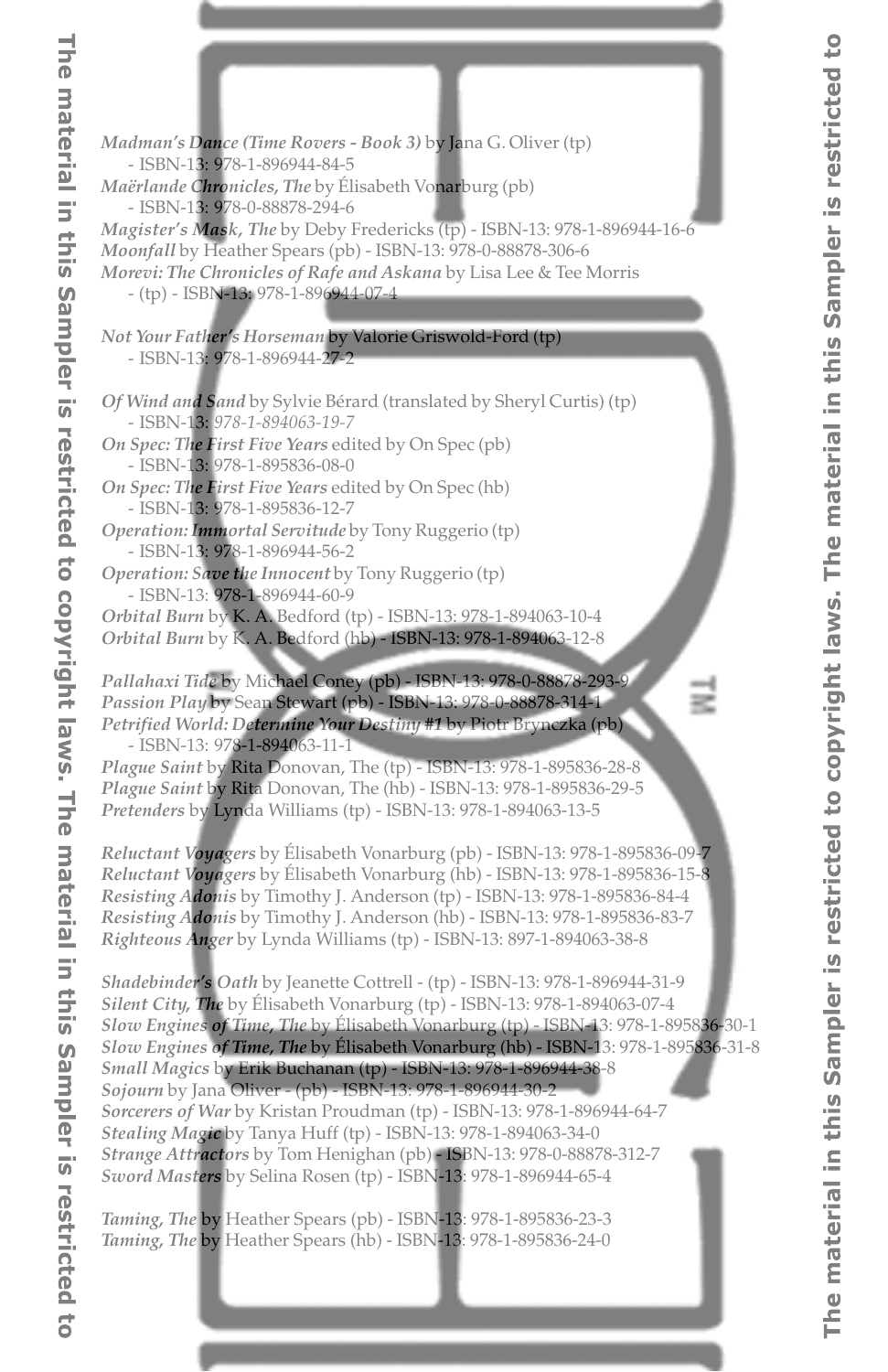*Teacher's Guide to Dragon's Fire, Wizard's Flame* by Unwin & Mennenga - (pb) - ISBN-13: 978-1-896944-19-7 *Ten Monkeys, Ten Minutes* by Peter Watts (tp) - ISBN-13: 978-1-895836-74-5 *Ten Monkeys, Ten Minutes* by Peter Watts (hb) - ISBN-13: 978-1-895836-76-9 *Tesseracts 1* edited by Judith Merril (pb) - ISBN-13: 978-0-88878-279-3 *Tesseracts 2* edited by Phyllis Gotlieb & Douglas Barbour (pb) - ISBN-13: 978-0-88878-270-0 *Tesseracts 3* edited by Candas Jane Dorsey & Gerry Truscott (pb) - ISBN-13: 978-0-88878-290-8 *Tesseracts 4* edited by Lorna Toolis & Michael Skeet (pb) - ISBN-13: 978-0-88878-322-6 *Tesseracts 5* edited by Robert Runté & Yves Maynard (pb) - ISBN-13: 978-1-895836-25-7 *Tesseracts 5* edited by Robert Runté & Yves Maynard (hb) - ISBN-13: 978-1-895836-26-4 *Tesseracts 6* edited by Robert J. Sawyer & Carolyn Clink (pb) - ISBN-13: 978-1-895836-32-5 *Tesseracts 6* edited by Robert J. Sawyer & Carolyn Clink (hb) - ISBN-13: 978-1-895836-33-2 *Tesseracts 7* edited by Paula Johanson & Jean-Louis Trudel (tp) - ISBN-13: 978-1-895836-58-5 *Tesseracts 7* edited by Paula Johanson & Jean-Louis Trudel (hb) - ISBN-13: 978-1-895836-59-2 *Tesseracts 8* edited by John Clute & Candas Jane Dorsey (tp) - ISBN-13: 978-1-895836-61-5 *Tesseracts 8* edited by John Clute & Candas Jane Dorsey (hb) - ISBN-13: 978-1-895836-62-2 *Tesseracts Nine* edited by Nalo Hopkinson and Geoff Ryman (tp) - ISBN-13: 978-1-894063-26-5 *Tesseracts Ten* edited by Robert Charles Wilson and Edo van Belkom (tp) - ISBN-13: 978-1-894063-36-4 *Tesseracts Eleven* edited by Cory Doctorow and Holly Phillips (tp) - ISBN-13: 978-1-894063-03-6 *Tesseracts Twelve* edited by Claude Lalumière (tp) - ISBN-13: 978-1-894063-15-9 *Tesseracts Q* edited by Élisabeth Vonarburg & Jane Brierley (pb) - ISBN-13: 978-1-895836-21-9 *Tesseracts Q* edited by Élisabeth Vonarburg & Jane Brierley (hb) - ISBN-13: 978-1-895836-22-6 *Throne Price* by Lynda Williams and Alison Sinclair (tp) - ISBN-13: 978-1-894063-06-7 *Time Machines Repaired While-U-Wait* by K. A. Bedford (tp) - ISBN-13: 978-1-894063-42-5 *Too Many Princes* by Deby Fredricks (tp) - ISBN-13: 978-1-896944-36-4 *Twilight of the Fifth Sun* by David Sakmyster - (tp) - ISBN-13: 978-1-896944-01-02 *Virtual Evil* by Jana Oliver (tp) - ISBN-13: 978-1-896944-76-0

*Writers For Relief: An anthology to benefit the Bay Area Food Bank* edited by Davey Beauchamp (tp) - ISBN-13: 978-1-896944-92-0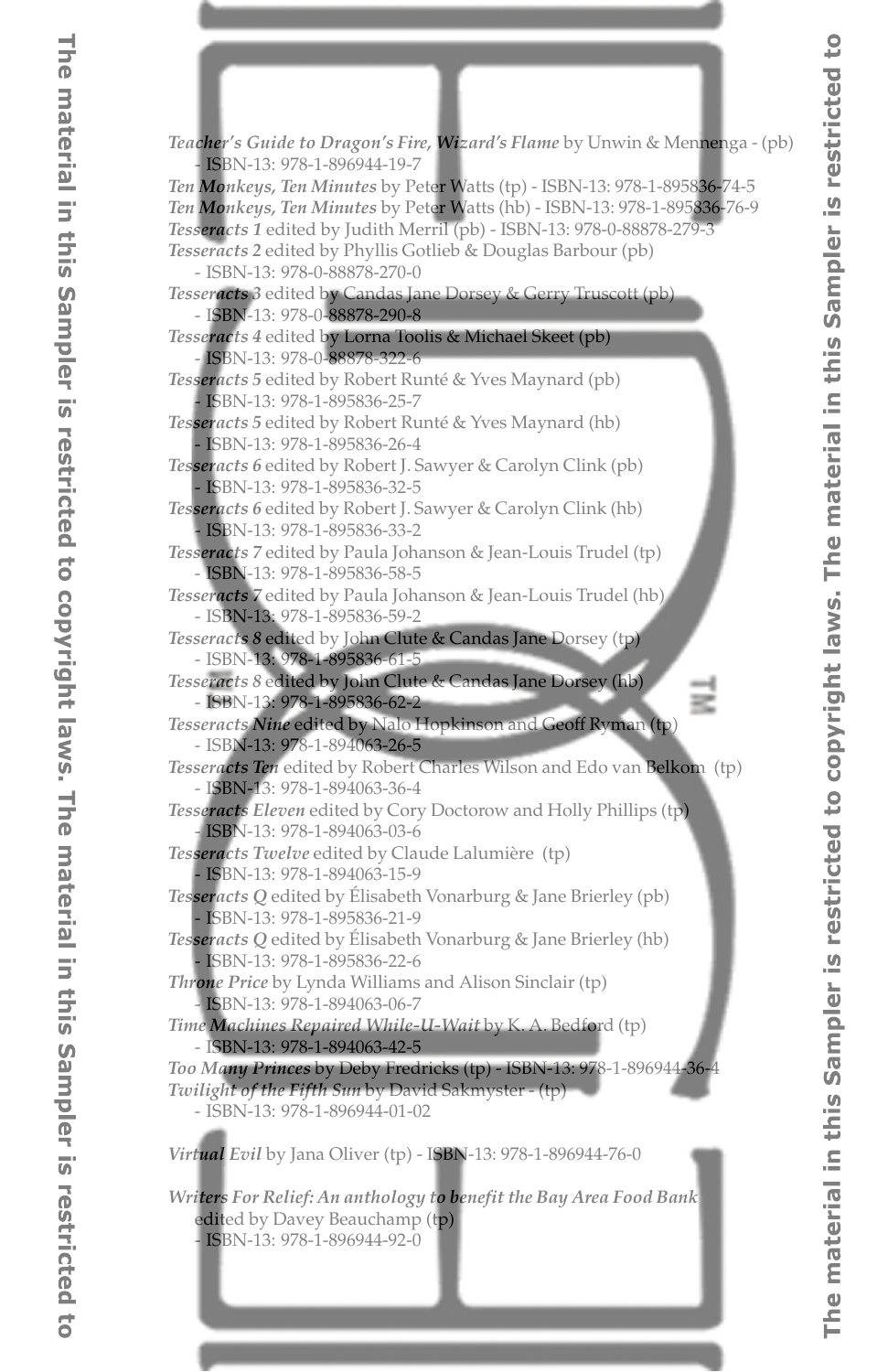

# **Claude Lalumière**

Claude Lalumière is a Montreal writer and editor, with six previous anthologies to his credit, including *Open Space: New Canadian Fantastic Fiction* and *Island Dreams: Montreal Writers of the Fantastic*. His own fiction has been selected eight times for "best of" volumes, most notably *Year's Best Fantasy 6* and *Year's Best SF 12*. He writes the Fantastic Fiction column for *The Montreal Gazette* and the annual best of the year summation for *Locus Online*.